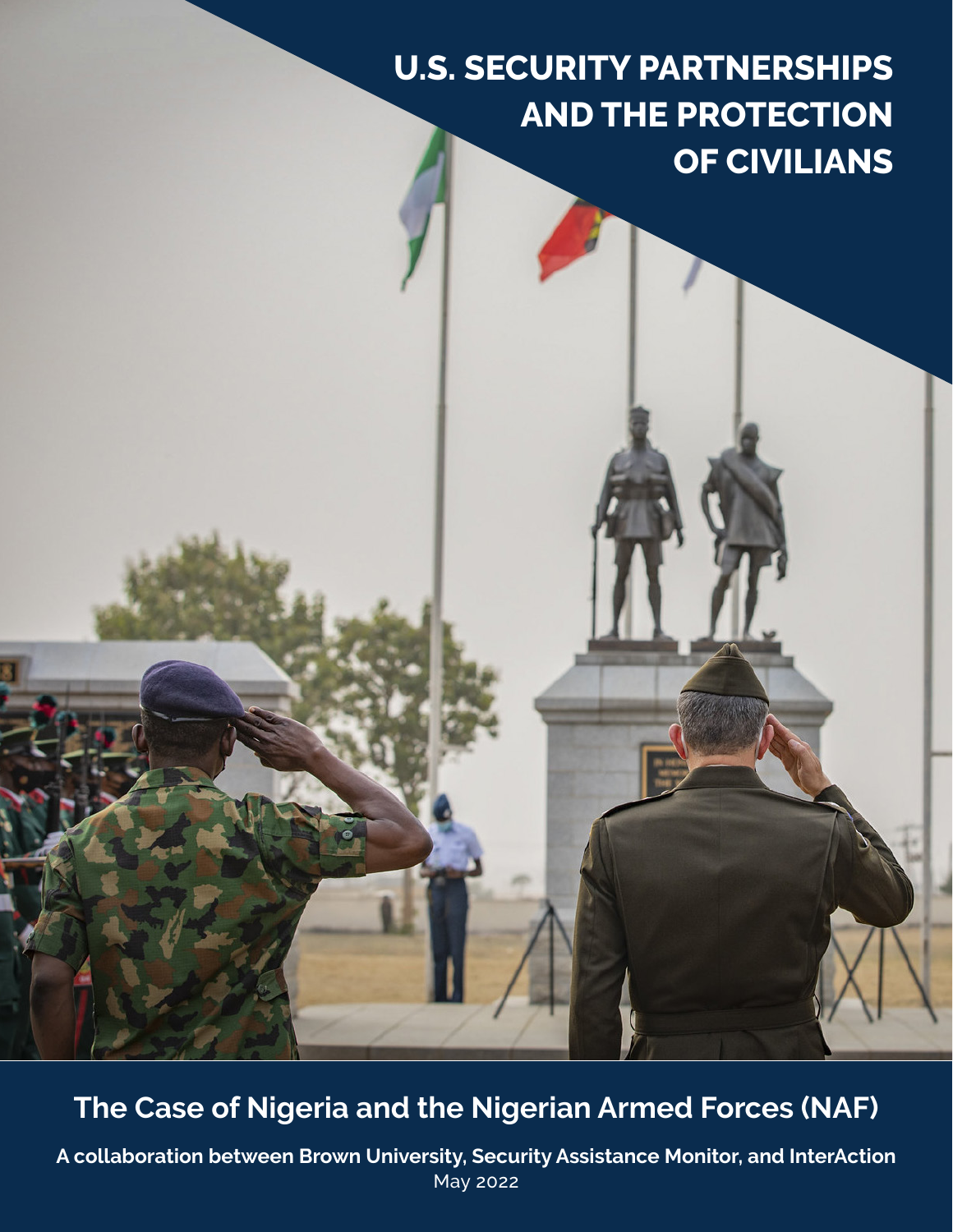#### **About the Factsheet**

This factsheet is a collaboration between Brown University's Center for Human Rights and Humanitarian Studies (CHRHS), the Security Assistance Monitor (SAM) at the Center for International Policy, and InterAction. It provides an overview of key facts, data points, and analysis related to the U.S. partnership with Nigeria in the context of ongoing civilian protection and humanitarian assistance concerns in the country.

It is the second in a series of factsheets examining protection of civilian issues in geographies where the U.S. is a significant external security partner, following a first report published in [December 2021](https://securityassistance.org/publications/u-s-security-partnership-and-the-protection-of-civilians/) on Ethiopia. The series aims to generate awareness of U.S. policies and practices on security cooperation and document their effectiveness in promoting civilian protection. Moreover, it is intended to help inform NGO advocacy and policy engagement strategies seeking to strengthen the protection of civilians, enhance humanitarian access, and minimize civilian suffering in contexts of U.S. security partnerships. In examining political and security developments in Nigeria, this paper focuses mainly on the policies and practices of the Nigerian Armed Forces (NAF), the U.S. relationship with this actor, and leverage the U.S. may exert through this relationship to address civilian harm concerns in country.

The collaborators on this project have endeavored to provide data-driven and fact-based information on the nature of U.S. security cooperation with Nigeria and current civilian harm trends in the country. The information presented does not necessarily represent the institutional views of the contributing organizations. The recommendations in this factsheet reflect the assessments of InterAction and CHRHS contributors. Information collected for this factsheet stems from open-source information, including U.S. government and NGO reports, as well as interviews with experts, including U.S. policy specialists, international and field-based NGOs, and local experts.

Drawing on the insights and recommendations of NGO colleagues and experts working on Nigeria and U.S. security cooperation policy and practice, this product was developed by the following contributors:

- Alexandria Nylen, Civil-Military Program Coordinator, Brown University CHRHS
- Archibald Henry, Policy Coordinator, Protection, InterAction
- Fiona Campbell, Student Researcher, Brown University CHRHS
- Lauren Woods, Director, Security Assistance Monitor
- Sarah Haviland, former Protection of Civilians Intern, InterAction

CHRHS, SAM, and InterAction would like to thank all the individuals and organizations who contributed to and provided guidance for this factsheet, including InterAction staff, members and partners.

#### **About the Contributing Organizations:**

*Center for Human Rights and Humanitarian Studies:* Housed within the Watson Institute for International and Public Affairs at Brown University, The Center for Human Rights and Humanitarian Studies aims to promote a more just, peaceful, and secure world by furthering a deeper understanding of global human rights and humanitarian challenges, and encouraging collaboration between local communities, academics, and practitioners to develop innovative solutions to these challenges.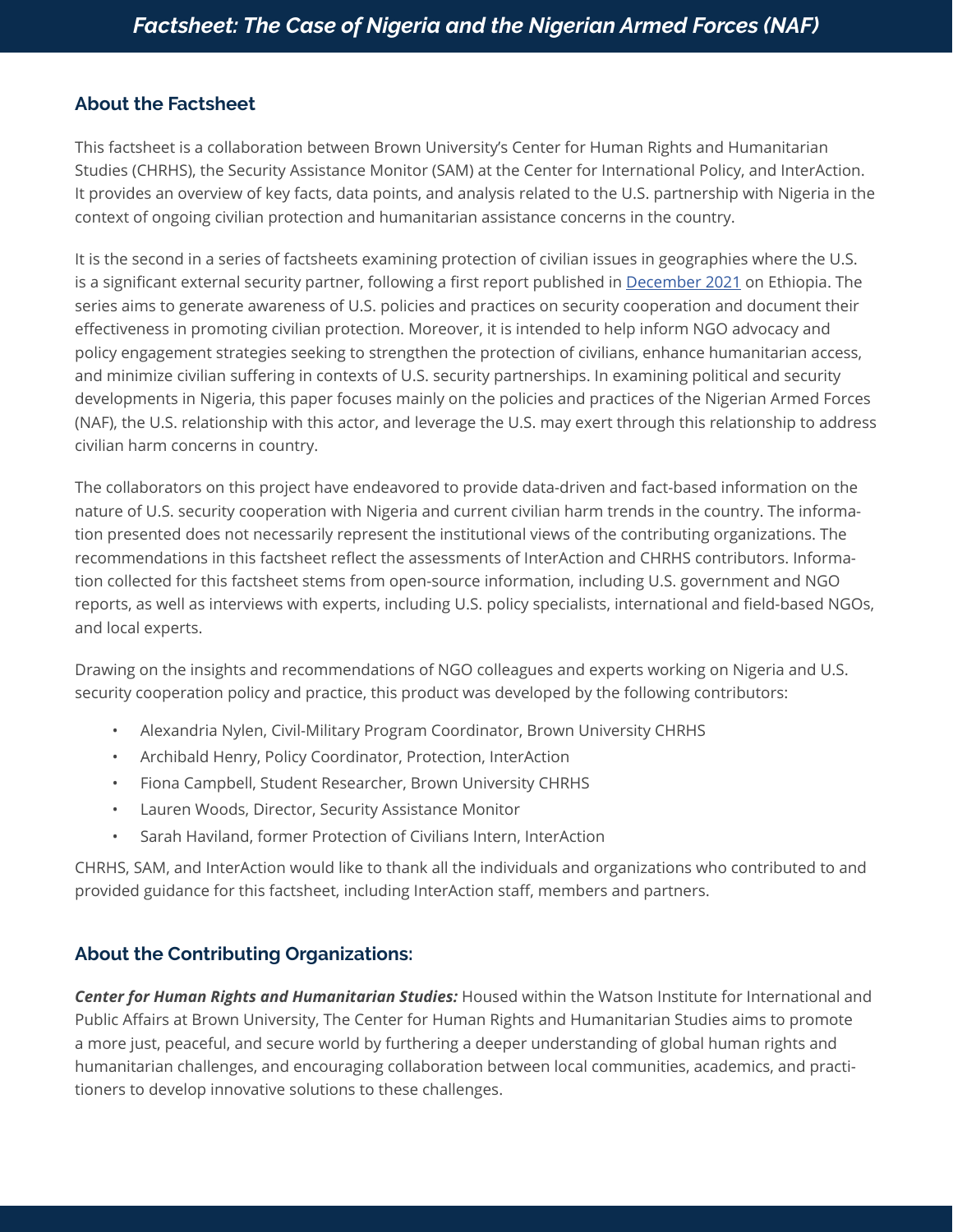*Security Assistance Monitor:* The Security Assistance Monitor is a program of the Center for International Policy, that tracks and analyzes U.S. security sector assistance and arms sales programs worldwide. By informing policymakers, media, scholars, NGOs, and the public (in the United States and abroad) about trends and issues related to U.S. foreign security assistance, we seek to enhance transparency and promote greater oversight of U.S. military and police aid, arms sales, and training.

*InterAction:* InterAction is a convener, thought leader, and voice for NGOs working to eliminate extreme poverty, strengthen human rights and citizen participation, safeguard a sustainable planet, promote peace, and ensure dignity for all people. InterAction convenes several thematic and country-specific working groups, including the Protection of Civilians Working Group (PoC WG), a coalition of 16 international humanitarian and human rights organizations working to shape U.S. policy and practice to minimize civilian harm in U.S. military operations and security partnerships.



*This factsheet's cover image is a [photo](https://www.flickr.com/photos/africom/51143236382/) of U.S. Army Gen. Stephen Townsend, commander of the U.S. Africa Command, participating in a*  wreath-laying ceremony at the Nigeria Military National Cemetery in February 2021. The image is licensed under [CC BY 2.0](https://creativecommons.org/licenses/by/2.0/).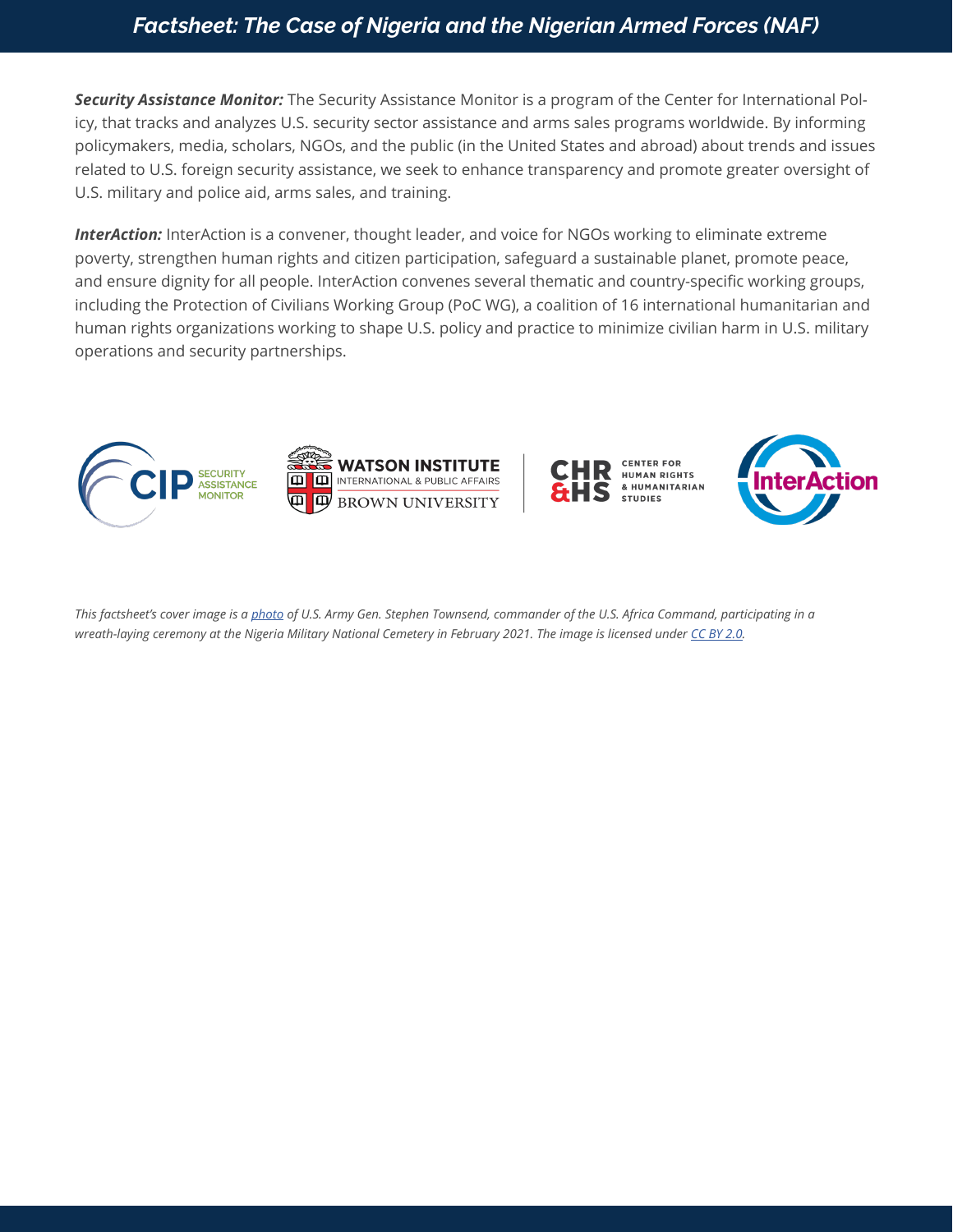### **Key Findings**

- **• Between 2000 and 2021, the United States provided more than \$232 million in security sector assistance, and notified \$593 million in foreign military sales, and \$305 million in direct commercial sales to Nigeria**—all designed to support Nigerian government security and counterterrorism efforts, increase defense trade, promote cooperation on maritime and border security, and strengthen military professionalization and security sector governance.
	- In addition to these sales, in April 2022, the U.S. announced a new \$997 million foreign military sale (FMS) of 12 AH-1Z Attack Helicopters and related training and equipment to Nigeria.
	- − In 2017, the U.S. approved the \$593 million sale of 12 A-29 Super Tucano aircraft and weapons to Nigeria, constituting what was until 2022 the largest U.S. foreign military sale in sub-Saharan Africa.
	- − The U.S. provided \$1.9 billion in humanitarian assistance in the same period, including an average \$350 million per year since 2017.
	- − Despite reports of civilian casualties from Nigerian Armed Forces (NAF) airstrikes and other concerns, the flow of U.S. weapons into Nigeria has not slowed. In fact, 2020 saw the largest influx of direct commercial sales to the country in the last twenty years.<sup>1</sup>
- Based on available information, **the United States provided 41,027 training courses to Nigerian military personnel between 2000 and 2021**, more than 35,000 of which came from the Peacekeeping Operations program. Of the remaining 5,930 courses, 46% were in other Train-and-Equip / Provision of Defense Articles programs and authorities and 45% in Education programs and authorities. The U.S. has not provided training from Humanitarian Assistance and Disaster Relief related programs.
- Although U.S. trainings have included a focus on international law compliance and appropriate weapons use to mitigate harm, **there are continued reports of civilian harm caused by the NAF, including civilian casualties, enforced disappearances, sexual and gender-based violence, forced displacement, and obstacles on humanitarian access**. Humanitarian workers have also shared that Nigeria's security forces appear to have a limited understanding of humanitarian law and tools for effective engagement with local populations.
	- This suggests that trainings provided by the U.S. and others have been insufficient in either quantity and scope or have not been appropriately targeted to relevant personnel and chain of command. It is also unclear whether the U.S. monitors implementation with a view to ensuring NAF operations promote the protection of civilians—and informing security cooperation decisions accordingly.

<sup>1</sup> More recent direct commercial sales data is not available from U.S. government reports.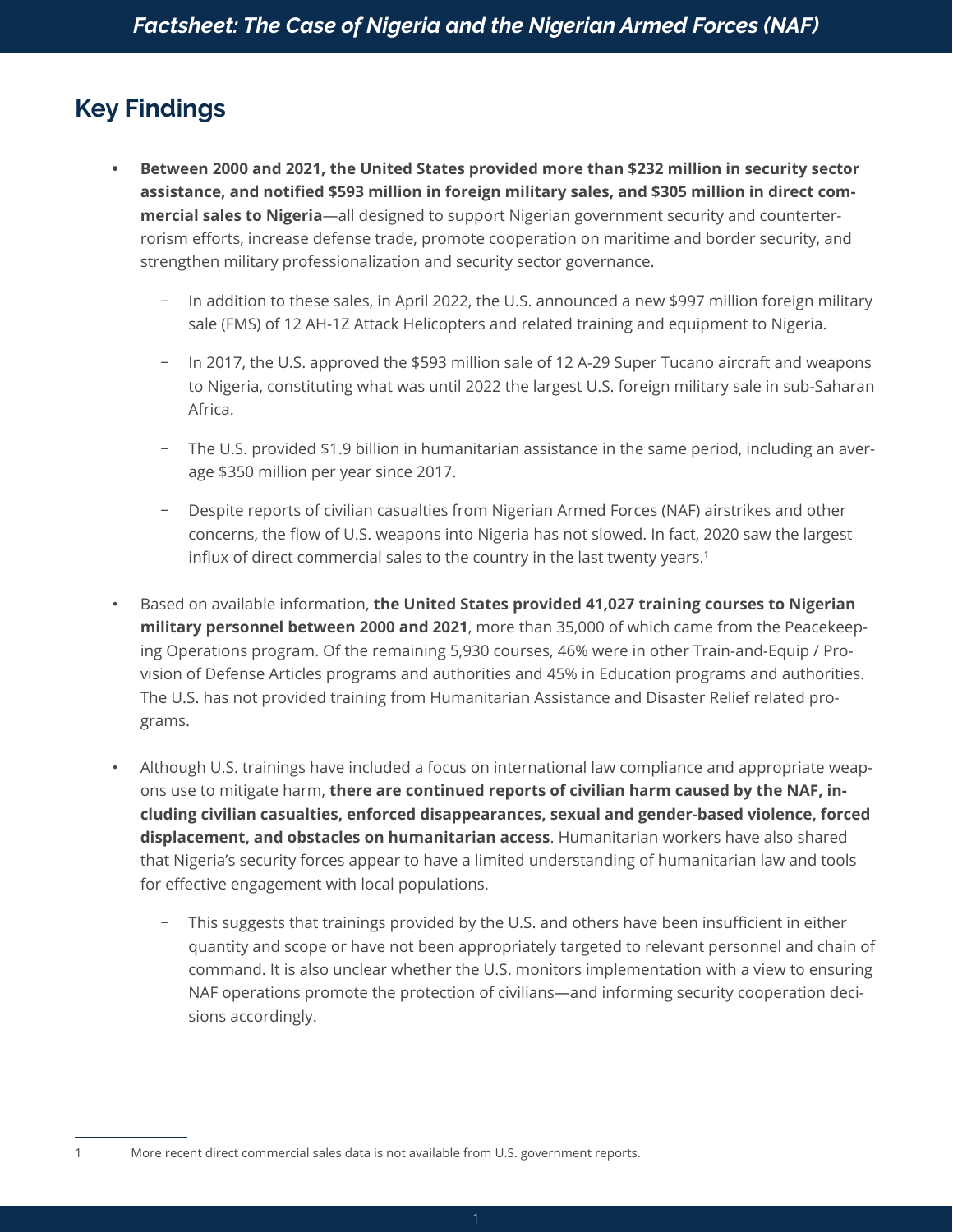- The United States has made some efforts to engage the Nigerian military on civilian harm and humanitarian access concerns, including through training and outside of training, such as in bilateral dialogue. However, **the U.S. faces apparent limited capacity to shape the conduct of Nigerian security forces, notably on best practices to minimize civilian harm and follow up to allegations of abuse**. 2
- Nigerian military leadership has taken some steps to promote international humanitarian and human rights law training among its forces and compliance with relevant domestic laws. However, **trainings have not been streamlined and integrated across the NAF and there is a clear gap in field-level implementation, notably in northern areas controlled or contested by non-state armed groups (NSAGs)**.
	- − Significant gaps remain, including command and control issues and limited doctrinal guidance to shape troop conduct in and outside of operations. Additionally, a lack of accountability for civilian harm hinders prospects for prioritizing civilian protection and avoidance of future harm. Much more needs to be done by the U.S. and Nigeria to encourage greater integration of civilian harm mitigation and best practice measures for engagement with humanitarian actors and local communities across NAF rank-and-file.

<sup>2</sup> The extent of U.S. involvement in civil-military coordination and efforts to facilitate humanitarian access in Nigeria alongside humanitarian actors and NAF—and whether such efforts have been successful—remains an area for further research.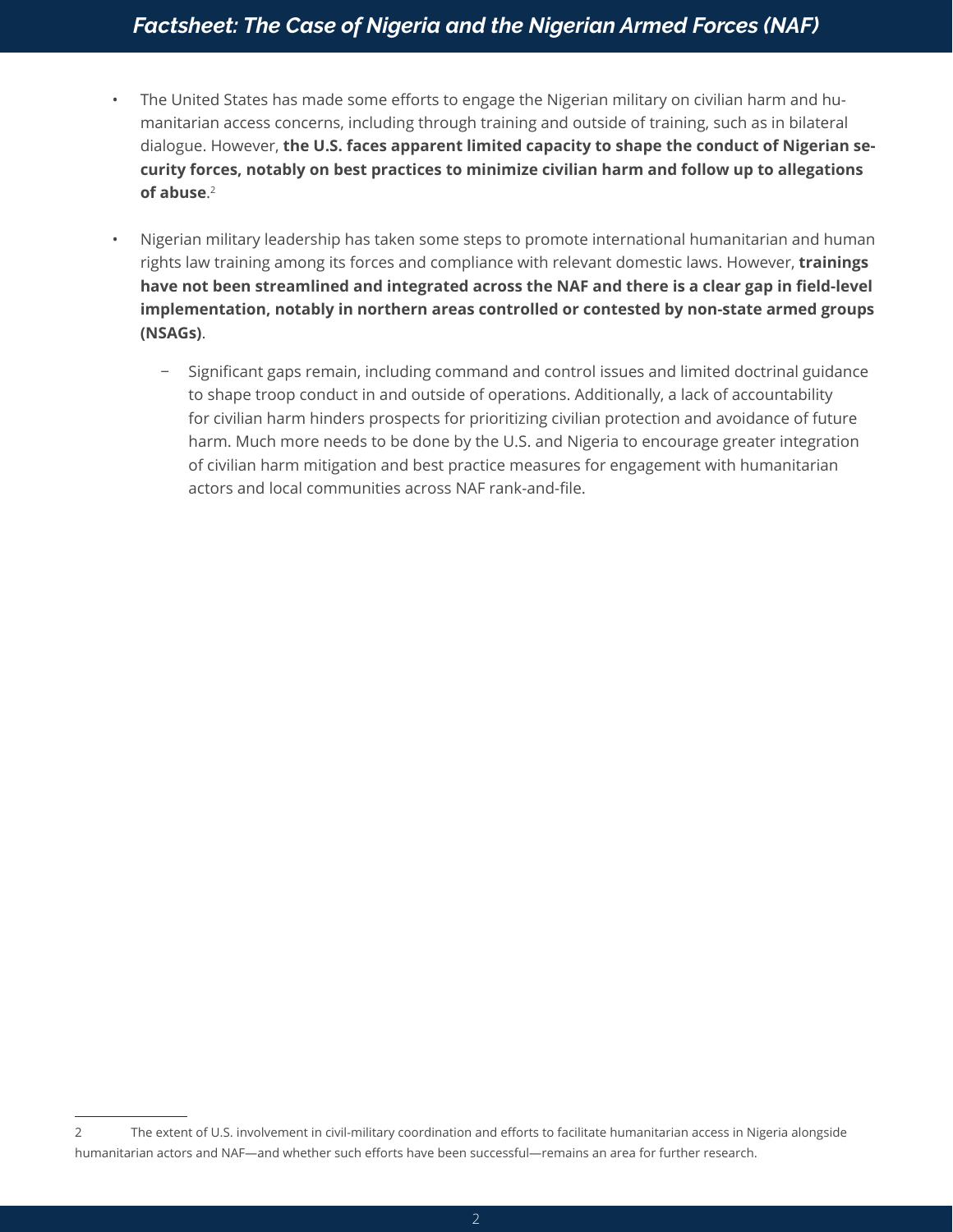### **Partnership Overview**

#### **Objective and Purpose of Partnership**

The U.S. security partnership with Nigeria is substantial, with more than \$232 million in security assistance, \$593 million in foreign military sales, and \$305 million in direct commercial sales over the last 20 years.<sup>3</sup> This partnership is part of a larger U.S. military presence throughout Africa in response to rising attacks by militant groups that have made West Africa and other parts of the continent key focus areas of U.S. counterterrorism goals. Nigeria is part of the Multinational Joint Task Force (MNJTF)4, the Global Coalition to Defeat Daesh/ISIS, and the Trans-Sahara Counterterrorism Partnership (TSCTP). According to the U.S. government, joint security [efforts with Nigeria](https://www.state.gov/u-s-security-cooperation-with-nigeria/) are focused on counterterrorism efforts against the armed groups Jammatul Ahlis Sunnah lid Daawa wal Jihad (JAS)—commonly known as "Boko Haram"—and the Islamic State's West Africa Province (ISWAP), increasing defense trade, promoting cooperation on maritime and border security, and strengthening military professionalization and governance of the security sector.

#### **Types of Assistance**

U.S. security cooperation with Nigeria takes the form of security assistance (U.S. funding to support Nigerian security partners), arms sales (which include both government-to-government foreign military sales and direct commercial sales from U.S. manufacturers to the Nigerian government), and training of Nigerian security personnel.

U.S. security cooperation supports both the NAF and the Nigerian Police Force (NPF). The former is responsible for [external security](https://www.state.gov/reports/2020-country-reports-on-human-rights-practices/nigeria/) but also plays a role in domestic law enforcement efforts alongside the police, given capacity and staffing gaps in the latter. This assistance is designed to strengthen Nigerian state security and help fend off insurgencies in the northeast by [ISWAP and JAS,](https://www.nytimes.com/2021/10/15/world/africa/nigeria-islamic-state-abu-musab-al-barnawi-dead.html) which continue to attack civilians as well as military, police, and civilian government targets, and cause large-scale displacement.





<sup>3</sup> All security sector assistance data and data analysis in this section is taken from the Security Assistance Monitor databases, which house all publicly available information on U.S. security cooperation programming and cite each data point to its original source document.

<sup>4</sup> The MNJTF includes forces from Nigeria as well as neighboring Benin, Cameroon, Chad, and Niger.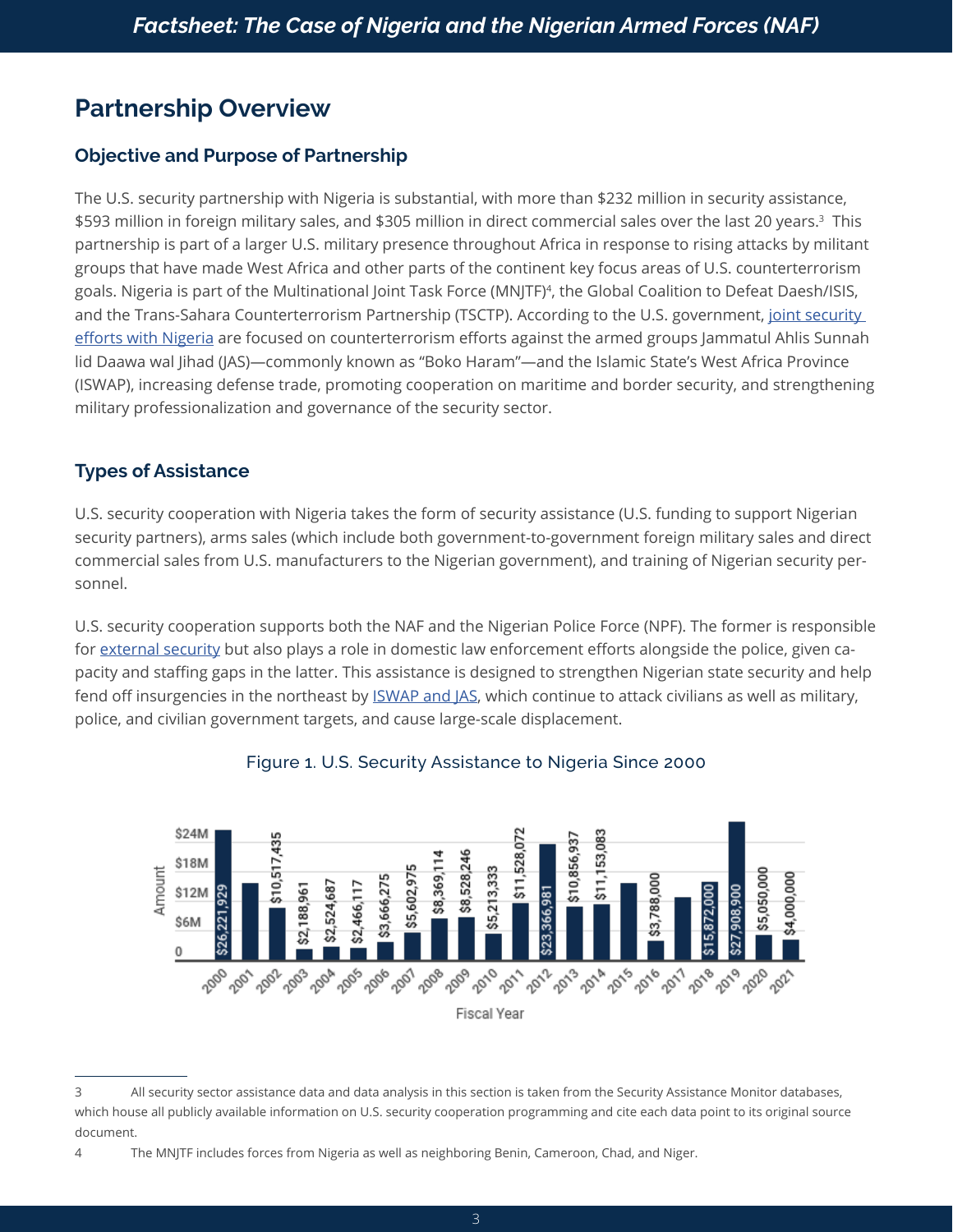#### *Security Assistance*

Since 2000, the United States has provided more than \$232 million in security assistance to Nigeria. The largest category of security assistance funding to Nigeria comes in the form of Foreign Military Financing (FMF), which enables countries to purchase defense articles, services, and training, followed by Excess Defense Articles, a program whereby defense items no longer needed by the U.S. military are offered at reduced or no cost to other countries. A third, significant, program is International Narcotics Control and Law Enforcement (INCLE) funding, a program administered by the U.S. Department of State that works with police and justice actors, rather than the military. The large INCLE program is particularly notable, given extensive police brutality in Nigeria. The [stated goal](https://www.state.gov/bureau-of-international-narcotics-and-law-enforcement-affairs-work-by-country/nigeria-summary/) of the State Department's Bureau of International Narcotics and Law Enforcement Affairs (INL) in Nigeria is to "support the development of effective and professional Nigerian law enforcement and justice sector institutions to prevent, detect, respond to, investigate, and prosecute crime in order to safeguard its citizens and protect human rights." In particular, INL seeks to build capacity for civilian security actors, particularly the NPF to assume responsibility for security throughout the country, with particular focus on northeast Nigeria. It is notable that these programs do appear to address issues of good governance to some degree, while many other programs simply provide equipment and tactical training.

| <b>U.S. Security Assistance Program</b>                             | Total Value of Assistance, FY2000-<br>FY2021 |  |  |  |  |
|---------------------------------------------------------------------|----------------------------------------------|--|--|--|--|
| <b>Foreign Military Financing</b>                                   | \$40,156,105                                 |  |  |  |  |
| <b>Excess Defense Articles</b>                                      | \$39,629,720                                 |  |  |  |  |
| International Narcotics Control and Law Enforcement                 | \$36,213,000                                 |  |  |  |  |
| Section 333 Building Partner Capacity                               | \$32,355,900                                 |  |  |  |  |
| Section 1004 Counter-Drug Assistance                                | \$21,924,073                                 |  |  |  |  |
| International Military Education and Training                       | \$15,524,000                                 |  |  |  |  |
| <b>Emergency Drawdowns</b>                                          | \$13,000,000                                 |  |  |  |  |
| <b>Global Security Contingency Fund (DOS)</b>                       | \$8,020,000                                  |  |  |  |  |
| <b>Combating Terrorism Fellowship Program</b>                       | \$6,486,341                                  |  |  |  |  |
| Nonproliferation, Anti-Terrorism, Demining, and Related<br>Programs | \$5,081,000                                  |  |  |  |  |
| Section 1206 Train and Equip Authority                              | \$3,313,070                                  |  |  |  |  |
| <b>Peacekeeping Operations</b>                                      | \$2,385,000                                  |  |  |  |  |
| <b>Regional Centers for Security Studies</b>                        | \$2,084,577                                  |  |  |  |  |
| <b>Global Security Contingency Fund (DOD)</b>                       | \$2,000,000                                  |  |  |  |  |
| Non-Security Assistance - Unified Command                           | \$1,684,269                                  |  |  |  |  |
| <b>Service Academies</b>                                            | \$1,139,263                                  |  |  |  |  |
| Section 1033 Counter-Drug Assistance                                | \$874,000                                    |  |  |  |  |
| Developing Country Combined Exercise Program                        | \$309,652                                    |  |  |  |  |
| <b>Aviation Leadership Program</b>                                  | \$183,257                                    |  |  |  |  |
| <b>Defense Institution Reform Initiative</b>                        | \$130,880                                    |  |  |  |  |
| Defense Institute of International Legal Studies                    | \$37,000                                     |  |  |  |  |
| <b>State Partnership Program</b>                                    | \$26,990                                     |  |  |  |  |

#### Table 1. U.S. Security Assistance to Nigeria by Program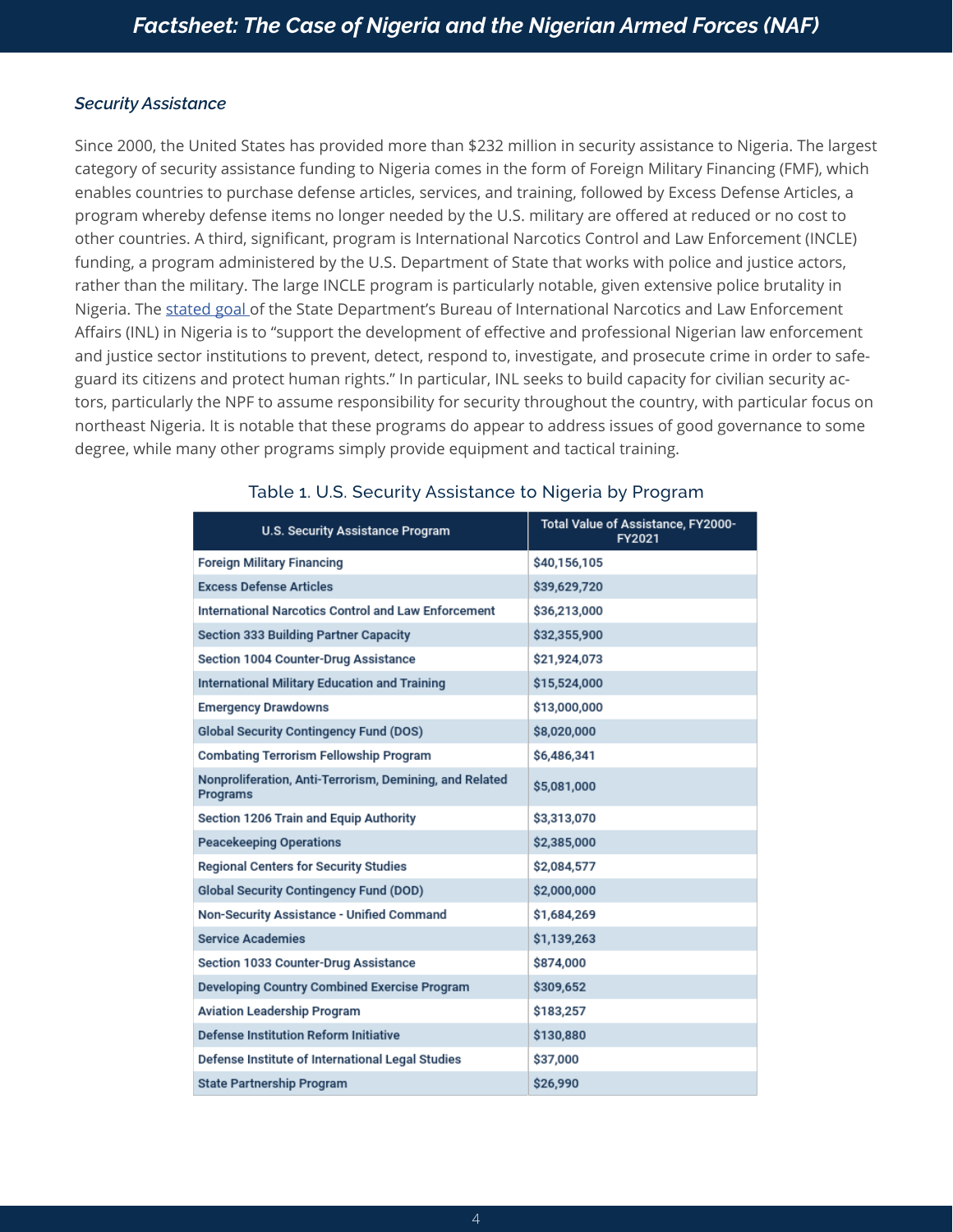#### *Arms Sales*

U.S. arms to Nigeria have mostly been provided through security assistance and direct commercial sales, with the exception of a newly announced \$997 million foreign military sale approved in April 2022 for 12 AH-1Z [Attack Helicopters](https://www.dsca.mil/press-media/major-arms-sales/nigeria-ah-1z-attack-helicopter-related-fms-acquisitions) and related training and equipment, and a \$593 million sale approved in 2017 for [12 A-29](https://www.dsca.mil/press-media/major-arms-sales/government-nigeria-29-super-tucano-aircraft-weapons-and-associated)  [Super Tucano aircraft and weapons,](https://www.dsca.mil/press-media/major-arms-sales/government-nigeria-29-super-tucano-aircraft-weapons-and-associated) which included both equipment and training. These aircraft were [officially](https://www.africom.mil/pressrelease/33984/us-made-a-29-super-tucano-aircraft-officially-inducted-into-nigerian-air-force)  [inducted](https://www.africom.mil/pressrelease/33984/us-made-a-29-super-tucano-aircraft-officially-inducted-into-nigerian-air-force) into Nigeria's air force in August 2021. The \$593 million deal was the largest approved foreign military [sale program](https://www.africom.mil/pressrelease/33984/us-made-a-29-super-tucano-aircraft-officially-inducted-into-nigerian-air-force) in sub-Saharan Africa until the 2022 approval of the AH-1Z Attack Helicopters.

The AH-1Z Attack Helicopters and related equipment, which includes [Advanced Precision Kill Weapon System](https://www.dsca.mil/press-media/major-arms-sales/nigeria-ah-1z-attack-helicopter-related-fms-acquisitions)  [guidance sections,](https://www.dsca.mil/press-media/major-arms-sales/nigeria-ah-1z-attack-helicopter-related-fms-acquisitions) are meant to "better equip Nigeria to contribute to shared security objectives, promote regional stability, and build interoperability with the U.S. and other Western partners." The announcement comes as Secretary of State Anthony Blinken has [called on Nigeria](https://guardian.ng/news/blinken-urges-greater-role-and-accountability-for-nigeria/?msclkid=77db1af4c71611ecabce56af7ecddf3f) to take on a greater leadership role across Africa, while also calling for greater accountability for human rights violations.

The [Super Tucano aircraft](https://www.state.gov/u-s-security-cooperation-with-nigeria/) are meant to "support Nigerian military operations against JAS and ISWAP and counter illicit trafficking in Nigeria and the Gulf of Guinea." These aircraft are specifically developed for partner countries requiring [air support for counterterrorism operations](https://nationalinterest.org/blog/the-buzz/5-reasons-why-selling-the-embraer-29-super-tucano-attack-18467), and designed to [fly at a low altitude](https://www.cfr.org/blog/taliban-capture-super-tucano-highlights-risk-nigeria) to counter insurgents operating in the northern parts of the country. The Super Tucano aircraft sale was a controversial deal, opposed by some activists in Nigeria and subject of a [lawsuit in an American court](https://www.washingtonpost.com/world/2021/08/06/nigeria-biafra-separatists-lawsuit-blinken) brought by the Indigenous people of Biafra, accusing Washington officials of violating U.S. law sending weapons to a military with a history of human rights abuses. In 2021, the U.S. Congress [paused the proposed arms sale](https://www.reuters.com/world/africa/proposed-us-arms-sale-nigeria-hold-over-human-rights-concerns-sources-2021-07-29/) of 12 AH-1Z Attack Helicopters and associated hardware and systems) due to human rights concerns, including civilian deaths in the government's battle against insurgents. The potential sale was finally <u>approved in April 2022</u>.<sup>5</sup>

Direct commercial sales from the U.S. to Nigeria have been steadier and more consistent over time, at an average of about \$17 million per year since the year 2000.

The most relevant U.S. pieces of [legislation on arms transfers](https://www.americanbar.org/content/dam/aba/administrative/human_rights/us-law-and-arms-transfers-2022.pdf) are the Arms Export Control Act of 1976 and the Foreign Assistance Act of 1961. Both laws delegate authorities, restrict arms transfers under certain conditions, and establish Congressional oversight.





<sup>5</sup> Both the \$997 million foreign military sale notification released in 2022 and the \$593 million sale approved in 2017 are not included in Direct Commercial Sales totals, as these constitute foreign military sales (government-to-government).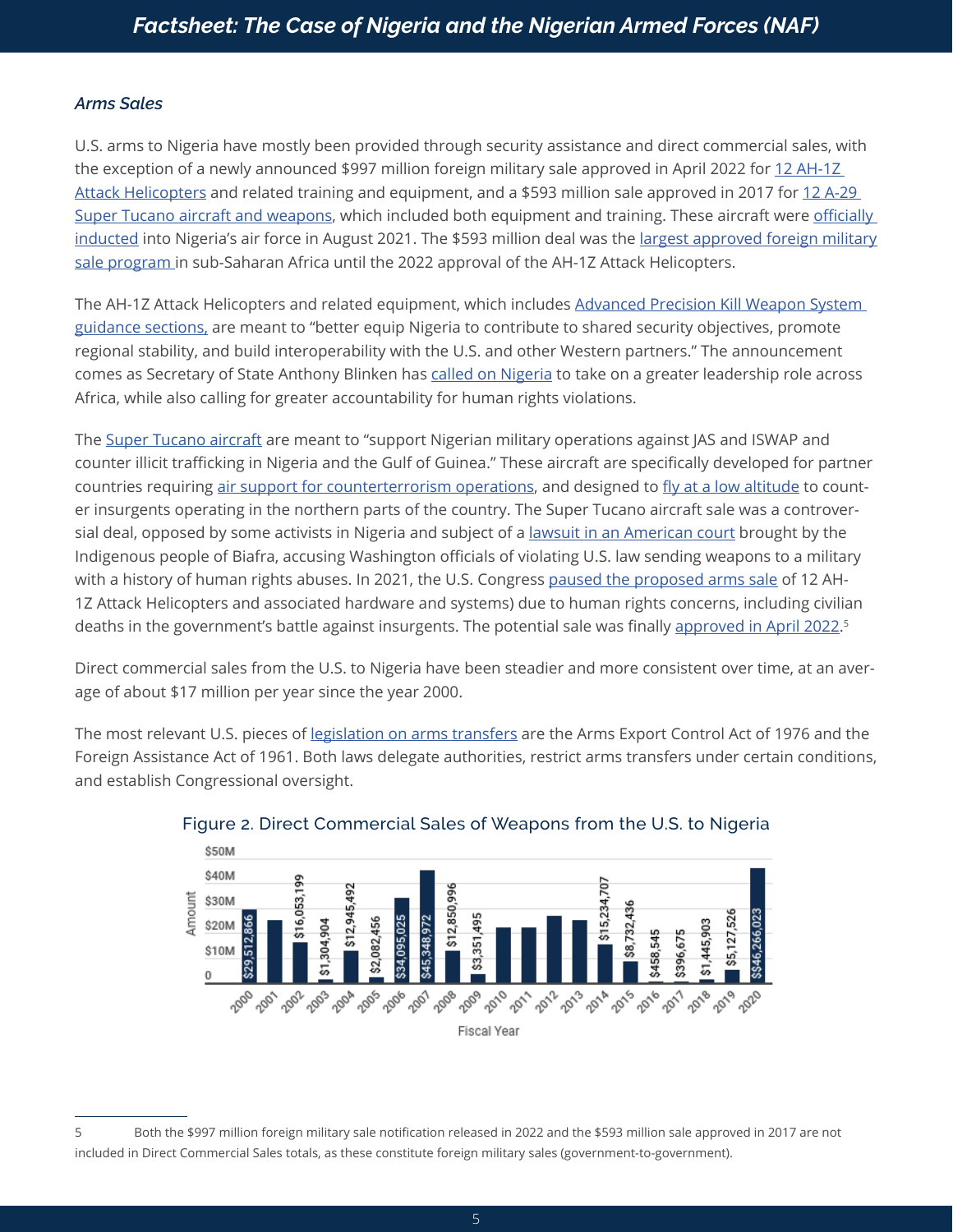#### *Foreign Military Training*

Nigeria is a major contributor to many United Nations peacekeeping missions, including most recently, the UN Mission in Liberia. As such, between 2000 and 2021, the majority of training courses (86%) were part of the Peacekeeping Operations program. The remaining U.S. training courses in Nigeria—i.e., those not linked to the development of peacekeeping capacity—over this period is relatively small in comparison. Indeed, just 5,930 training courses were delivered to a total estimated armed forces size of [135,000 active military personnel.](https://www.globalfirepower.com/country-military-strength-detail.php?country_id=nigeria) It is unclear how many Nigerian military personnel which received Peacekeeping Operations training courses were deployed to UN, AU, or other regional peace operations, how many are currently stationed in Nigeria and/ or have been deployed in counterinsurgency or law enforcement operations domestically. Additionally, it is uncertain how these trainings differ substantially in scope and content from other U.S.-provided trainings like the ones presented below.

Overall, most U.S.-administered training in Nigeria falls into one of two categories: Train-and-Equip / Provision of Defense Articles related programs and authorities (e.g., Peacekeeping Operations, Foreign Military Sales, Foreign Military Financing) and Education programs and authorities (e.g., International Military Education and Training, Regional Centers for Security Studies). Training is generally funded by the Department of Defense (DoD) and/or the Department of State (DoS) and are mainly executed by DoD—overseen by its Defense Security Cooperation Agency (DSCA) and implemented by U.S. Africa Command (AFRICOM) and military contractors.

The U.S. has reportedly provided some training related to the protection of civilians and international humanitarian law (IHL). For example, the U.S. embassy in Abuja said the U.S. training for 64 Nigerian pilots of the Super Tucanos included a human rights component along with precision targeting skills and air-to-ground integration. According to the State Department, [U.S. training](https://ng.usembassy.gov/u-s-made-a-29-super-tucano-aircraft-officially-inducted-into-nigerian-air-force/) "emphasized the Law of Armed Conflict and civilian casualty mitigation, which are fundamental principles of the Nigerian military's professional education and training."<sup>6</sup> Additionally, the U.S. government supports Nigeria's [Air-to-Ground Integration \(AGI\)](https://www.state.gov/u-s-security-cooperation-with-nigeria/) program to mitigate civilian harm in targeting. The latest \$997 million sale of Attack Helicopters reportedly includes \$25 million of "case funds allocated for institutional and technical assistance" to the NAF to this effect. Since 2019, DSCA has initiated a <u>program on civilian harm mitigation (CHM)</u>,<sup>7</sup> which involves developing foundational curricula, system-specific capability building, advisory services and risk assessments on CHM for U.S. security partners. It remains unclear to what extent DSCA's new CHM programs have been deployed in the Nigerian context to date, although there are reports this has been the case.

<sup>6</sup> Aside from data on training programs and authorities, U.S. government reports on foreign military training do not specify the length (e.g., 1-hour, 1-day courses) or type / content (e.g., IHL compliance, targeting) of trainings provided.

<sup>7</sup> In cooperation with DoS Political-Military Affairs Bureau and DoD Office of the Secretary of Defense for Policy (Office for Stability and Humanitarian Affairs).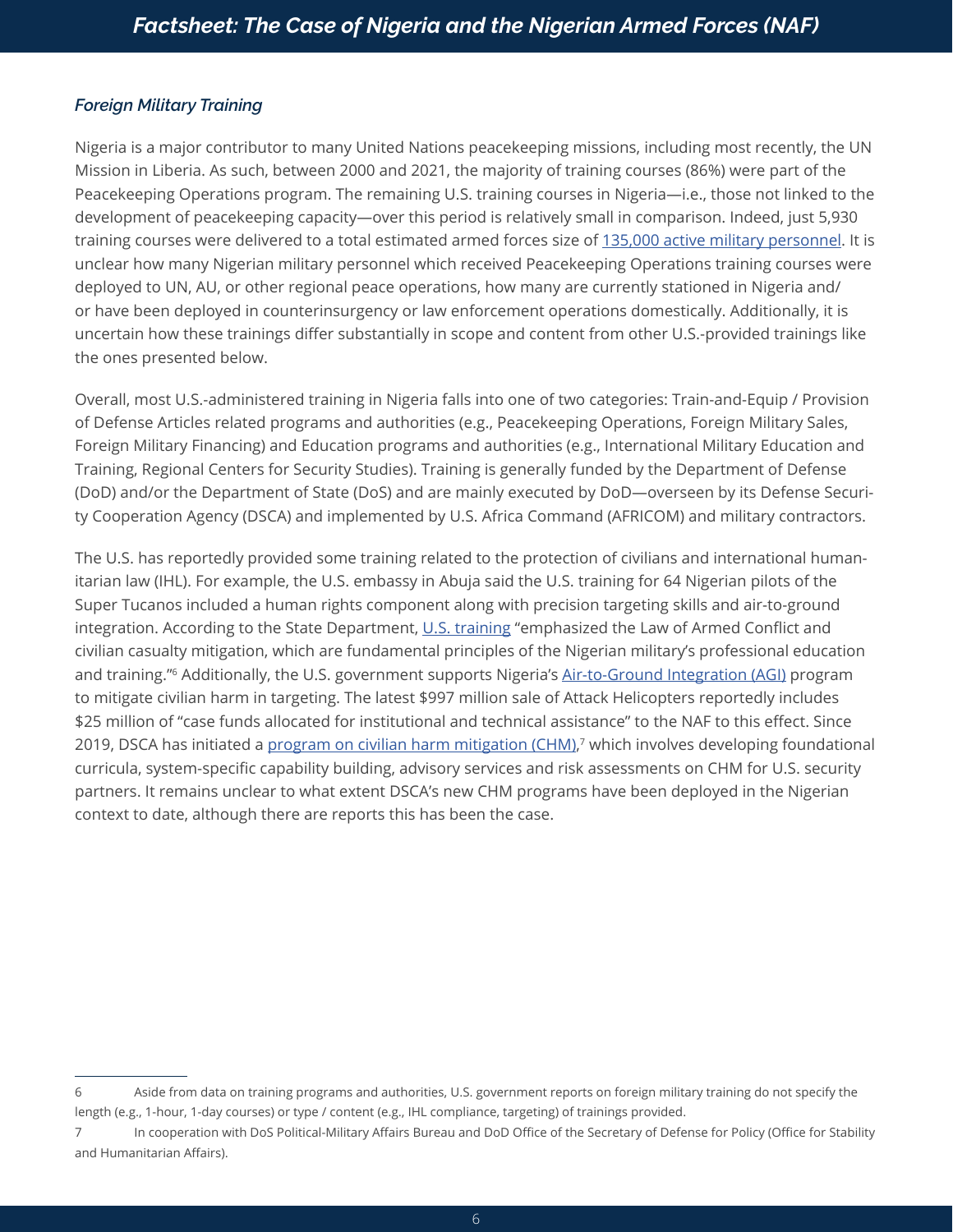| <b>U.S. Training Program</b>                  | Courses Completed, FY2000-FY2021 |
|-----------------------------------------------|----------------------------------|
| <b>Peacekeeping Operations</b>                | 35,097                           |
| <b>Foreign Military Sales</b>                 | 1,192                            |
| International Military Education and Training | 1,081                            |
| <b>Regional Centers for Security Studies</b>  | 953                              |
| Section 1004 Counter-Drug Assistance          | 943                              |
| <b>Combating Terrorism Fellowship Program</b> | 561                              |
| <b>Foreign Military Financing</b>             | 537                              |
| Non-Security Assistance - Unified Command     | 407                              |
| <b>Global Security Contingency Fund</b>       | 110                              |
| <b>Humanitarian Mine Action</b>               | 55                               |
| Section 1206 Train and Equip Authority        | 52                               |
| <b>Service Academies</b>                      | 28                               |
| Aviation Leadership Program                   | 11                               |
| <b>Total</b>                                  | 41,027                           |

#### Table 2. U.S. Foreign Military Training Provided to Nigerian Security Personnel

#### **Key Issues in the Security Partnership**

Nigeria has been battling insurgents in the northeast for over a decade. In the course of these operations, its military forces and police have been responsible for killings, forced displacement, and other harms to civilian populations. In addition, *impunity within Nigeria's security forces* remains a significant problem.

There is little evidence that U.S. security aid is helping alleviate the worsening security situation, as developments in the [northwest](https://www.brookings.edu/blog/africa-in-focus/2021/02/18/rising-insecurity-in-northwest-nigeria-terrorism-thinly-disguised-as-banditry) and other parts of the country suggest. And the effect of the prevailing insecurity on civilians is only compounded by abuses committed by Nigerian forces. While the Nigerian government has won some tactical battles against insurgent groups with the help of U.S. training and assistance, in the absence of deeper, institutional reforms that help protect civilians in conflict, promote human rights, and lead to political settlements, security assistance will not translate into security for Nigerians.

Additionally, there is evidence of [weapons captured by insurgents,](https://theworld.org/stories/2019-04-19/how-stolen-weapons-keep-groups-boko-haram-business) perpetuating the insurgencies and fueling harm against civilian populations. Armed groups JAS and ISWAP have raided [forward operating military bases,](https://www.cfr.org/blog/boko-haram-capture-military-equipment-fuels-lake-chad-insurgency) seizing assault rifles, ammunition, and even tanks and other vehicles and equipment for their own purposes and furthering their attacks against military and civilian targets alike. There have also been reports of heavy weapons systems [from EU member states](https://ipisresearch.be/publication/the-management-of-lethal-materiel-in-conflict-settings-existing-challenges-and-opportunities-for-the-european-peace-facility/) being seized by JAS.<sup>8</sup>

Aside from the loss of control of weapons, other concerns associated with weapons transfers to Nigeria include violations of international humanitarian law (IHL), a lack of accountability for civilian harm, and corruption by State security forces. Despite these concerns, the flow of U.S. weapons into Nigeria has not slowed, and in fact 2020 saw the largest influx of direct commercial weapons sales to Nigeria, at \$46 million, in at least the last 20 years.

The desire to arm, equip, and train Nigeria's security forces sets up a dynamic whereby the U.S. continues to provide security assistance, and approve arms sales while calling on Nigeria's government to hold its security

<sup>8</sup> Additionally, there are reports that JAS have made improvised explosive devices (IEDs) from unexploded ordnance, such as [clus](https://www.yahoo.com/news/boko-haram-cluster-bombs-may-come-nigerian-military-112651761.html?ref=gs)[ter bombs employed by the Nigerian military](https://www.yahoo.com/news/boko-haram-cluster-bombs-may-come-nigerian-military-112651761.html?ref=gs).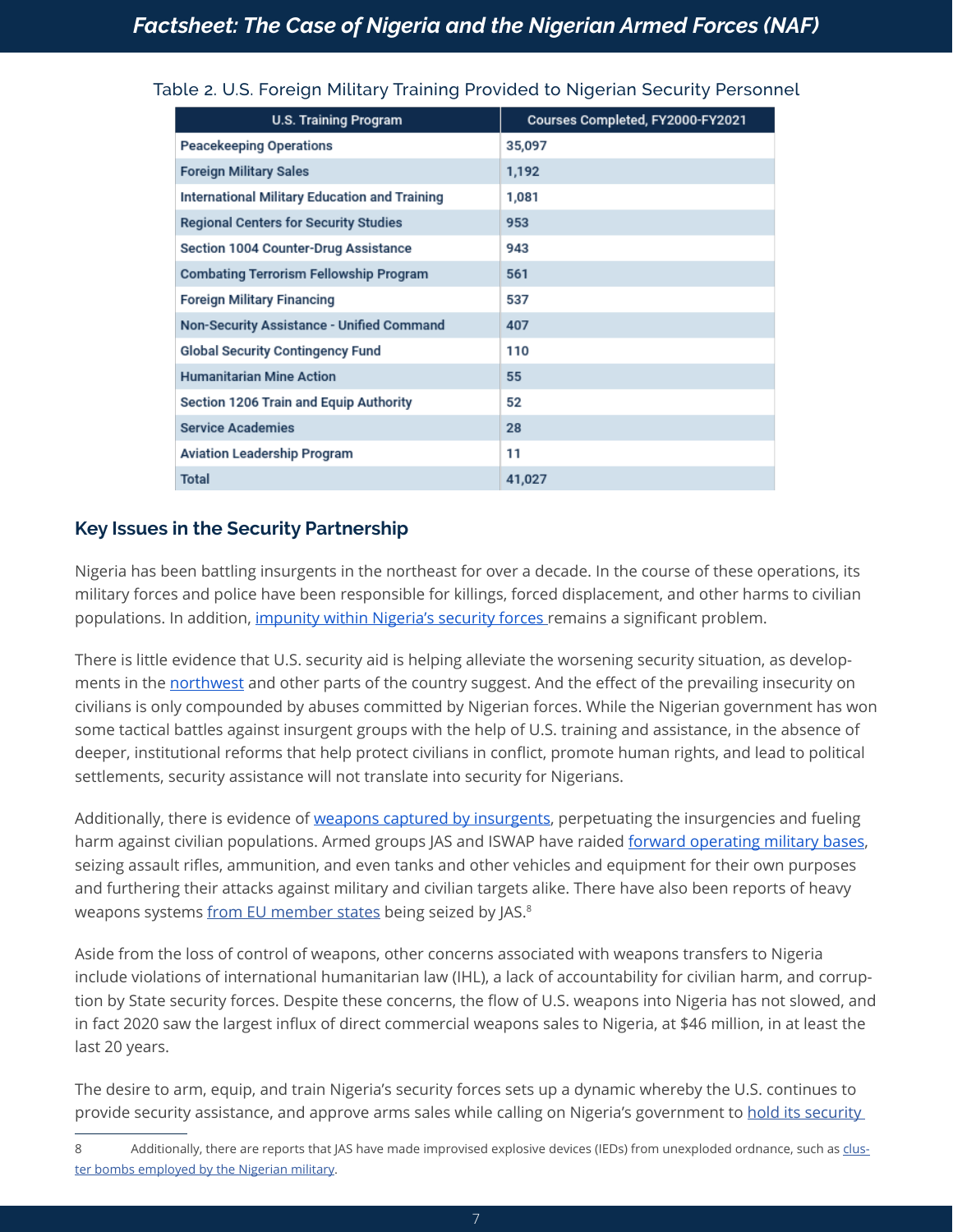[forces accountable for abuses](https://guardian.ng/news/blinken-urges-greater-role-and-accountability-for-nigeria/) and continuing to provide significant humanitarian assistance.<sup>9</sup> However, there are apparent limits in the U.S. government's ability to influence the conduct of Nigerian forces to minimize and respond to civilian harm (including in but not limited to airstrikes), adopting best practice measures to this effect, or to improve accountability within security services. According to field-based NGOs with expertise on the issue, U.S. government representatives have in recent years made efforts to address civilian harm concerns directly with Nigerian military and government officials, but U.S. concerns have often been rebuffed.10 Based on public statements from the U.S. government, [human rights](https://www.theafricareport.com/148600/nigeria-us-can-blinken-repair-trump-era-damage-while-pushing-for-improvement-from-abuja/) are increasingly cited as a priority in security cooperation with Nigeria, notably with view to addressing the drivers of insecurity. However, it remains unclear where human rights and civilian harm mitigation fall within the [broader set of U.S. priorities](https://www.reuters.com/article/nigeria-usa-blinken-idAFW1N2QI047?msclkid=7766dfafc71711ec829228e488b0327d) in Nigeria including defense, regional security, and intelligence support for counterterrorism.

Experts interviewed on the subject have noted that the large array of other international partners providing security assistance to Nigeria constitutes a limiting factor in U.S. influence. Indeed, Nigerian government and military officials can instrumentalize the diversification in foreign security partners to fend off U.S. pressure on civilian harm and human rights concerns.11 Other international actors providing military assistance (lethal and/ or non-lethal aid) to NAF include: Austria, Brazil, China (People's Republic), Czech Republic, European Union, France, Germany, Italy, Netherlands, Pakistan, Russia, the United Kingdom.<sup>12</sup>

The U.S. also appears to face challenges in assessing how its trainings—notably on appropriate weapons use, targeting procedures to mitigate harm, and compliance with international humanitarian and human rights laws—have been streamlined and integrated across levels of the armed forces, especially among relevant army units deployed in counterinsurgency and/or law enforcement settings and supporting air force commands and groups.13

Other issues appear to include limited extent and/or scope of civilian harm mitigation trainings provided by the U.S. government (and others); improper targeting of trainees or tailoring of content based on capability and theater-specific demands; and incomplete monitoring of U.S. assistance according to civilian protection and civilian harm outcomes. Continued reports of civilian harm despite U.S. training may also be explained by gaps in ground-level implementation; command-and-control issues; and a lack of follow up to abuses by NAF commanders or accountability for harm caused.<sup>14</sup>

Humanitarian workers have shared that Nigeria's security forces appear to have a poor understanding of humanitarian law and tools for effective engagement with local populations.<sup>15</sup> Indeed, training efforts appear to be insufficient or improperly targeted, given reports of the military—including ground and air forces—continuing to engage in abuses and [cause civilian harm,](https://www.reuters.com/world/africa/nigerian-military-says-air-strike-hit-islamic-state-playing-down-alleged-2021-09-30/) notably in anti-insurgent operations.

14 Interviews conducted for this factsheet, February-April 2022.

<sup>9</sup> The U.S. has provided an average \$350 million in humanitarian assistance per year since 2017. See: U.S. Foreign Assistance by [Country.](https://foreignassistance.gov/cd/nigeria/2017/obligations/0)

<sup>10</sup> Interviews conducted for this factsheet, February-April 2022.

<sup>11</sup> Interviews conducted for this factsheet, February-April 2022.

<sup>12</sup> Among security assistance provided to Nigeria by international partners, lethal military hardware includes light combat aircraft, fighter jets, attack helicopters, unmanned aerial vehicles (UAVs). Types of non-lethal assets and other aid include cargo / transport, utility, maritime patrol, intelligence, surveillance and reconnaissance, capacity development (general or system-specific programs, e.g., aircraft trainers), and joint training exercises.

<sup>13</sup> In addition, more information would be needed to assess whether the U.S. government has encouraged other international, multilateral or humanitarian partners to deliver trainings to the NAF, and if so, how successful such efforts have been. See also: Global Protection Cluster, [gpc-civil-military\\_coordination-protection-outcomes.pdf \(globalprotectioncluster.org\)](https://nam10.safelinks.protection.outlook.com/?url=https%3A%2F%2Fwww.globalprotectioncluster.org%2F_assets%2Ffiles%2Fgpc-civil-military_coordination-protection-outcomes.pdf&data=05%7C01%7Cashenry%40interaction.org%7Cc7634df5cd1242b8818508da2e02fd63%7C1d364442a49d4c2198dc328a914d38a5%7C0%7C0%7C637872887618251926%7CUnknown%7CTWFpbGZsb3d8eyJWIjoiMC4wLjAwMDAiLCJQIjoiV2luMzIiLCJBTiI6Ik1haWwiLCJXVCI6Mn0%3D%7C3000%7C%7C%7C&sdata=%2FKOzjR6oG6pAb9CFBoFYe2JWdzxm1gMafo3wFC8p%2BiQ%3D&reserved=0).

<sup>15</sup> Interviews conducted for this factsheet, February-April 2022.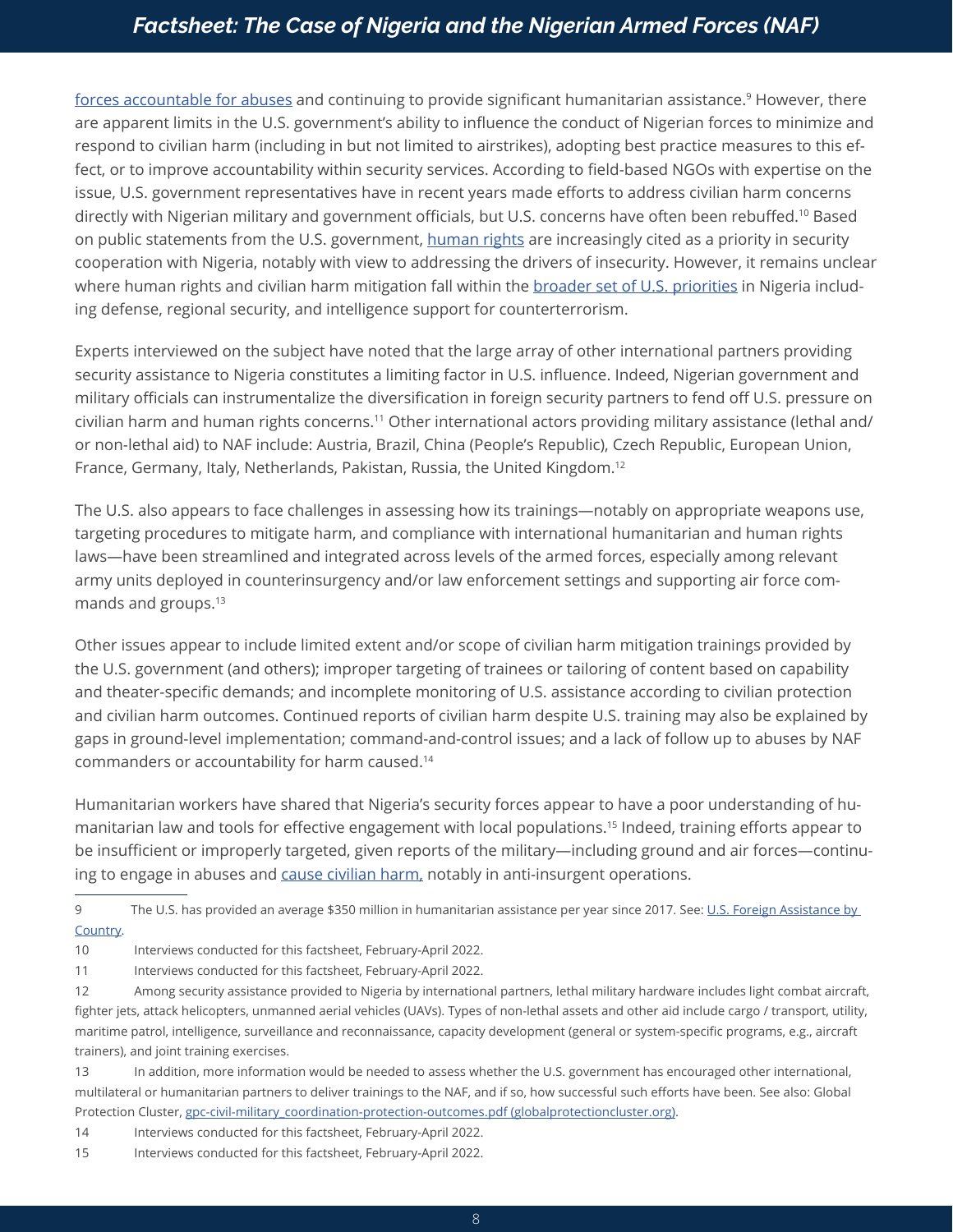### **Protection of Civilians and Civilian Harm in Nigeria**

#### **Conflict Background**

The early 2000s in Nigeria were marked b[y clashes between Christian and Muslim communities](https://www.aljazeera.com/features/2021/11/28/horrors-on-the-plateau-inside-nigerias-farmer-herder-conflict) after Sharia law was adopted by several states in the north.<sup>16</sup> These clashes radicalized many in the region, leading to the formation of JAS, also known as Boko Haram, an Islamic extremist group based in northern Nigeria whose unofficial name translates to ["Western culture is forbidden."](https://sgp.fas.org/crs/row/IF10173.pdf) In [July 2009](https://www.cfr.org/backgrounder/nigerias-battle-boko-haram), JAS had its first major clash with Nigerian security forces in Maiduguri, Borno. The types of violence perpetrated by the group have since diversified, ranging from burning villages and bombing schools to kidnapping. Conflict [escalated](https://www.cfr.org/backgrounder/nigerias-battle-boko-haram) dramatically in 2014 and 2015, but after the group [declared allegiance to ISIL](https://sgp.fas.org/crs/row/IF10173.pdf) in 2015, its power was [weakened](https://carnegieendowment.org/2019/05/03/stabilizing-northeast-nigeria-after-boko-haram-pub-79042) by military counterinsurgency campaigns. In 2016, JAS [split into two separate groups,](https://euaa.europa.eu/country-guidance-nigeria/121-boko-haram-including-jas-and-isis-wa) with the emergence of the Islamic State's West Africa Province (ISWAP) as a rival faction.

Decades-old [intercommunal conflict](https://www.crisisgroup.org/africa/west-africa/nigeria/302-ending-nigerias-herder-farmer-crisis-livestock-reform-plan) over land-use in Nigeria—notably between predominantly Christian farmer and predominantly Muslim herder communities<sup>17</sup>—have also [intensified](https://www.aljazeera.com/features/2021/11/28/horrors-on-the-plateau-inside-nigerias-farmer-herder-conflict) in [recent](https://www.aljazeera.com/news/2021/12/22/nigeria-ethnic-violence-toll-jumps-to-45) years, as the nation urbanizes, environmental degradation takes its toll, and displacement continues. The International Crisis Group reported that by 2018, this crisis had claimed around [six times more](https://www.crisisgroup.org/africa/west-africa/nigeria/262-stopping-nigerias-spiralling-farmer-herder-violence) civilian lives than the JAS insurgency.

In the last twenty years, kidnappings have become a widespread tactic across Nigeria, used by different nonstate armed groups (NSAGs) for both [economic](https://www.sbmintel.com/wp-content/uploads/2020/05/202005_Nigeria-Kidnap.pdf) and political gain. Northwest Nigeria has seen an increase in banditry. Ransoms paid to kidnappers between June 2011 and March 2020 amounted to a minimum of [\\$18](https://www.sbmintel.com/wp-content/uploads/2020/05/202005_Nigeria-Kidnap.pdf)  [million](https://www.sbmintel.com/wp-content/uploads/2020/05/202005_Nigeria-Kidnap.pdf), only further encouraging the practice. In January 2022, the government altered their official terminology to referring to bandits in northwest Nigeria as ['terrorists.](https://www.aljazeera.com/news/2022/1/6/nigeria-labels-bandit-gangs-terrorists-in-bid-to-stem-violence)'18

In the south, [conflict burgeoned in 2004](https://www.hrw.org/legacy/backgrounder/africa/nigeria0205/nigeria0205.pdf) near the oil-rich Niger Delta, as local militant groups attacked oil production, kidnapped foreign oil workers, and clashed with each other in the hopes of seizing greater regional control and oil wealth. These armed groups continue to create economic instability as attacks have [scared off](https://www.cfr.org/backgrounder/nigerias-battle-boko-haram) foreign investment. In the southeast, conflict pitting the Indigenous People of Biafra (IPOB) separatist movement and its military wing, the Eastern Security Network (ESN), against government forces has [intensified](https://www.cfr.org/blog/security-deteriorating-nigerias-former-biafra) in 2021.

17 Intercommunal conflict in Nigeria has also involved intra-farmer and intra-herder clashes along ethnic lines.

<sup>16</sup> Nigeria gained independence from the British Empire in 1960 and became a formal republic with a new constitution in 1963. Regional and ethnic divisions were exacerbated by colonial rule, with notable tensions between the Yoruba in the southwest, Igbo in the southeast, and Hausa-Fulani in the north. By 1967, two coups and serious violence led to the secession of the Republic of Biafra — an Igbo-led state — from Nigeria, causing a civil war which killed one million people before its conclusion in 1970. Instability wracked the country over the following thirty years as democracy crumbled and military regimes fought for control. In 1999 the nation emerged with a democratic constitution. See ["Nigeria - Military Regimes, 1983–99," Britannica;](https://www.zotero.org/google-docs/?q98dYv) and Fidelis Mbah, "Nigerians Mark 50 Years of End of [Bloody Civil War," Al Jazeera](https://www.zotero.org/google-docs/?zITCD4), January 15, 2020.

<sup>18</sup> In northwest Nigeria, some security analysts claim that government efforts to push back against NSAGs are provoking further violence. For example, in January 2022 the military conducted air raids on bandit targets in Zamfara state. The following day, armed bandits retaliated with attacks on surrounding communities, killing at least 200 civilians as well as looting and burning many homes, leaving an estimated 10,000 displaced in the northwestern state. See Al Jazeera, "[At Least 200 Dead in Bandit Attacks in Northwest Nigeria,](https://www.aljazeera.com/news/2022/1/9/about-200-dead-in-bandit-attacks-in-northwest-nigeria-residents#:~:text=An%20estimated%20200%20people%20were,than%20200%20bodies%20were%20buried)" January 9, 2022.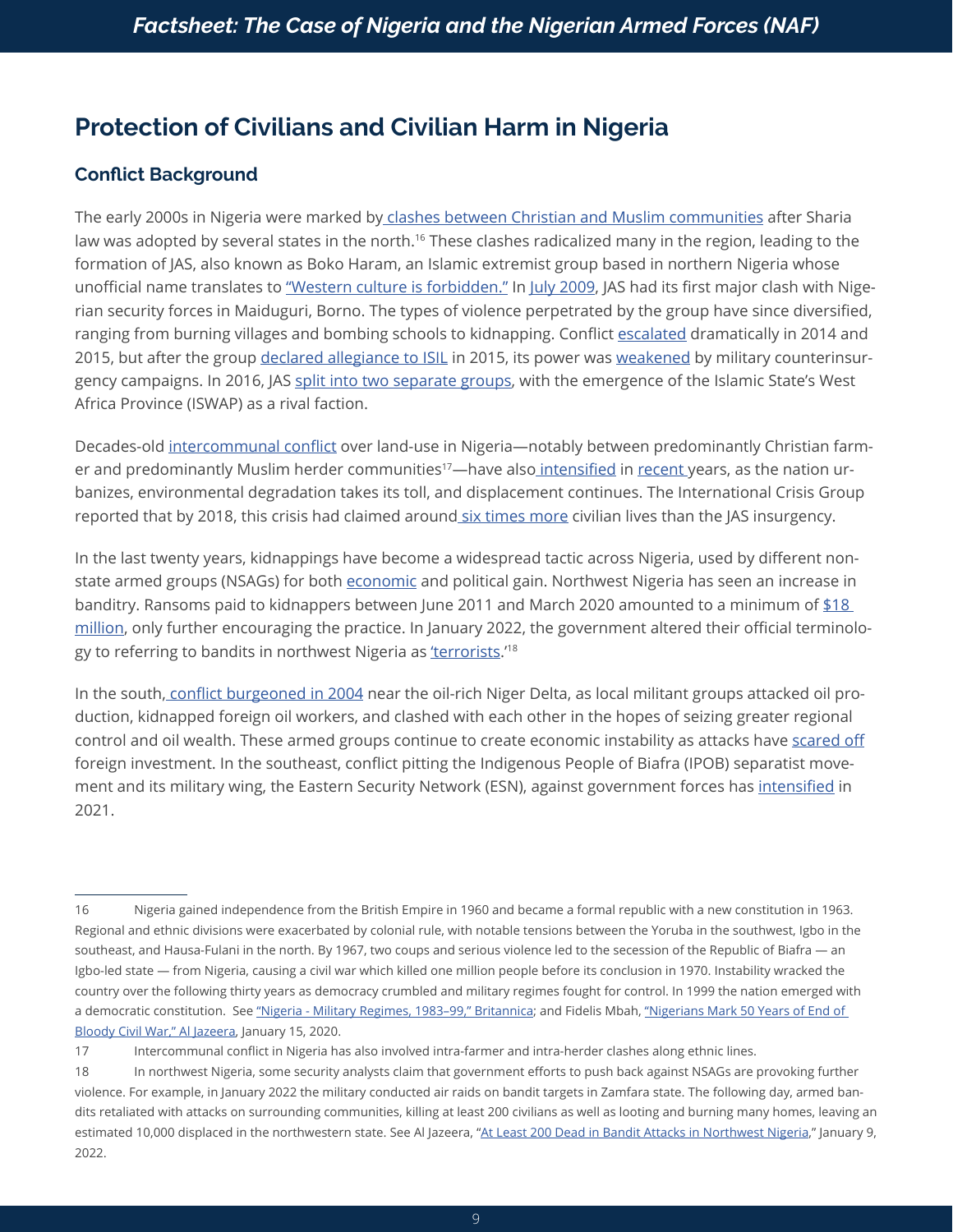#### **Civilian Harm in Conflict**

NSAGs and Nigerian security forces alike have reportedly committed [human rights abuses](https://www.hrw.org/news/2012/10/11/nigeria-boko-haram-attacks-likely-crimes-against-humanity) as well as violations of IHL. In particular, NAF and associated forces have contributed various harms to civilian populations, including civilian casualties, detentions, enforced disappearances, torture, damage to civilian objects and property, sexual and gender-based violence (SGBV), forced displacement, obstacles on humanitarian access, and other abuses. Ongoing violence has led to severe displacement within the country, with the UN recording an estimat-ed [2.2 million](https://reliefweb.int/sites/reliefweb.int/files/resources/ocha_nga_humanitarian_response_plan_feb2021.pdf) internally displaced people across northeastern Nigeria alone. Women, children, and the elderly have been especially vulnerable to civilian harm.

Reliable data on civilian harm and humanitarian needs in northeast Nigeria is limited due to significant [access](https://csis-website-prod.s3.amazonaws.com/s3fs-public/publication/Kurtzer_OutOfSight.pdf)  [constraints](https://csis-website-prod.s3.amazonaws.com/s3fs-public/publication/Kurtzer_OutOfSight.pdf) in the region resulting from insecurity and significant distrust between military and humanitarian actors. Conflict parties have also contributed to this trend, as illustrated by geographic barriers on humanitarian assistance imposed by Nigerian security forces, pressures on humanitarian actors or [suspensions](https://guardian.ng/news/nigeria/french-aid-group-in-ne-nigeria-group-says-staff-never-armed-after-suspension/) on operations by the federal or regional governments as well as [increasing attacks](https://www.thenewhumanitarian.org/news/2021/3/5/nigeria-aid-tigray-access-and-UN-cronyism-cheat-sheet), [intimidation,](https://reliefweb.int/report/nigeria/weekend-attack-effort-intimidate-humanitarian-actors) and hostility toward aid workers by NSAGs like ISWAP. Yet civilians continue to experience the burden of conflict across Nigeria. Since mid-2019, the military has created garrison towns in the northern regions to better protect civilians and particularly IDPs from NSAGs. The establishment of [garrison towns](https://reliefweb.int/report/nigeria/nigeria-2021-humanitarian-response-plan-february-2021) as part of Operation [Lafiya Dole](https://www.channelstv.com/2021/04/30/army-renames-northeasts-operation-lafiya-dole/)—formerly known as "Super Camp" strategy—has led to a de facto situation whereby humanitarian actors do not provide assistance outside these areas due to severe insecurity and significant restrictions, although they are not explicitly forbidden from doing so.19

#### *Civilian Casualties*

In [January 2017](https://www.nytimes.com/2017/01/17/world/africa/nigerian-jet-mistakenly-bombs-refugee-camp-killing-dozens.html), a Nigerian fighter jet seeking to target JAS militants instead bombed an internally displaced persons' (IDPs) camp in Rann, with death toll estimates approaching [170 civilians](https://www.nytimes.com/2017/01/20/world/africa/nigeria-refugee-camp-bombing.html), including camp residents and aid workers. This strike reportedly killed [134 children](https://aoav.org.uk/2020/the-impact-of-explosive-weapons-on-children-in-nigeria/) and left 101 wounded. According to [AOAV reporting](https://aoav.org.uk/2020/the-impact-of-explosive-weapons-on-children-in-nigeria/), 20% (280) of child casualties between 2017 and 2019 in northeast Nigeria were perpetrated by Nigerian security forces, most of which were related to the January 2017 incident. In [September 2021,](https://www.reuters.com/world/africa/nigerian-air-force-kills-dozens-civilians-northeast-sources-2021-09-28/) the Nigerian Air Force struck a fish market in a village in Borno State, killing dozens of civilians according to estimates. Though the Air Force spokesman first [denied NAF involvement](https://www.washingtonpost.com/world/2021/09/16/nigeria-airstrike-civilians/) in this attack, he later acknowledged that pilots had fired after noting "suspicious movement consistent with Boko Haram terrorists behavior." Still, the NAF denies civilian casualties as a result of the attack, and no efforts to investigate this case have been mentioned or published.

According to field-based NGOs, cases of civilian casualties resulting from Nigerian airstrikes have increased considerably in recent years, accompanied by a notable lack of accountability and follow up to allegations by NAF.<sup>20</sup> The majority of airstrikes take place in areas outside government control where the Army is reluctant to carry out ground investigations following reports of civilian harm.<sup>21</sup> There is reportedly a widespread conception across military forces that any civilians who have not come out of the bush are affiliated with NSAGs. Additionally, NAF's outreach to civilian populations and local communities appears very limited in the context of targeting decisions. The military seldom distinguishes between civilians and combatants and fails to take adequate precautions to mitigate civilian harm in anti-insurgent operations. There have been reports of farmers

<sup>19</sup> Other contributing factors to this trend include the risk of being perceived as affiliated with NSAGs by delivering aid outside military-controlled garrison towns as well as counterterrorism restrictions.

<sup>20</sup> Interviews conducted for this factsheet, February-April 2022.

<sup>21</sup> Interviews conducted for this factsheet, February-April 2022.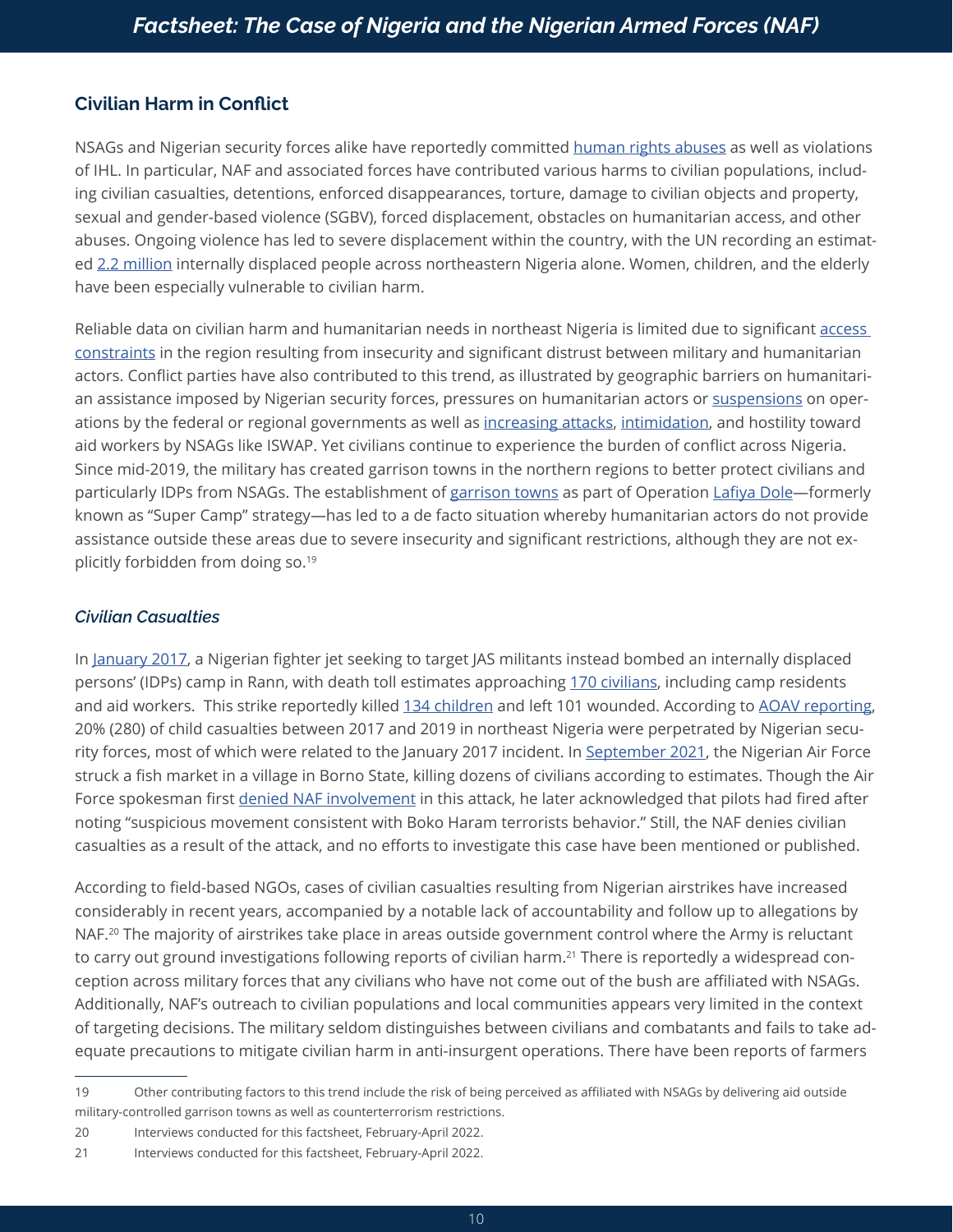seeking to access lands beyond military-controlled perimeters who have been targeted by NAF, as noted by humanitarian workers operating in northern Nigeria.22 NAF's international partners and advisors like the U.S. have reportedly grown concerned about this trend of indiscriminate use of force, voicing frustration to Nigerian counterparts to little effect.<sup>23</sup>

Civilian casualties have also been a concern in the northwest, most recently in **February 2022**, when the NAF reportedly struck a small village in southern Niger, killing at least 12 people including 4 children. The Nigerian military reportedly launched an [investigation](https://civiliansinconflict.org/press-releases/airstrike-on-niger-nigeria-border/) into the incident. In the southeast, clashes with the modern-day Biafran separatist movement IPOB have occasionally involved human rights abuses, such as a case of Nigerian security forces [killing at least 150 peaceful protesters](https://www.amnesty.org/en/latest/news/2016/11/peaceful-pro-biafra-activists-killed-in-chilling-crackdown/) affiliated with IPOB in 2016. There have been recent concerns from government retaliation to the Eastern Security Network (ESN), the armed wing of the IPOB. Amnesty International reported a wide array of [human rights abuses](https://www.amnesty.org/en/latest/news/2021/08/nigeria-at-least-115-people-killed-by-security-forces-in-four-months-in-countrys-southeast/) in the first half of 2021, including mass arrests of people allegedly tied to ESN violence, though these allegations have been challenged by many. Furthermore, Amnesty recorded at least [115 killings](https://www.amnesty.org/en/latest/news/2021/08/nigeria-at-least-115-people-killed-by-security-forces-in-four-months-in-countrys-southeast/) by security forces over the course of a mere four months, many of whom appear to be unaffiliated with the ESN or any other militant group.

#### *Damage to Civilian Objects and Property*

There have been reports of government forces [attacking territories](https://www.reuters.com/article/us-nigeria-security-amnesty/nigerias-military-razed-villages-in-war-on-islamist-insurgents-amnesty-international-idUSKBN208009) held by NSAGs with disregard for civilian objects and infrastructure in these areas. Although the military has consistently denied wrongdoing, multiple villages housing hundreds of civilians have been reportedly razed to the ground.

While attacks on civilian infrastructure by NSAGs have been common across Borno, Adamawa, and Yobe (BAY) states, government forces have also occasionally been responsible.<sup>24</sup> While there is not much recent data on such attacks, reports from April 2013 of an instance in Baga attributed nearly [200 deaths](https://www.hrw.org/news/2013/05/01/nigeria-massive-destruction-deaths-military-raid) and over 2,000 destroyed buildings in the town to Nigerian soldiers.

The occupation of educational facilities remains a major concern across the northeast, including in contested or inaccessible areas controlled by NSAGs. Some reports have suggested a trend of Nigerian security forces occupying [schools and hospitals](https://odihpn.org/magazine/integrating-civilian-protection-into-nigerian-military-policy-and-practice/) for [military](https://www.hrw.org/node/288584/printable/print) use. According to field experts, military battalions have been occupying schools and other educational facilities in Banki, Damasak, Damboa, Dikwa, Gwoza, and Pulka (Borno State) as of early 2022. In most cases, the military uses these structures as bases or for their barracks.<sup>25</sup>

Such tactics can have significant consequences, including reduction of educational opportunities, and increasing likelihood of attacks on civilian infrastructure. Renewed efforts have been made by humanitarian actors to dialogue with the Nigerian military on this concern and encourage a reduction of schools occupied.<sup>26</sup>

#### *Enforced Disappearances, Detention, and Torture*

Civilian populations have been particularly vulnerable to abuse in the conflict, as illustrated by enforced disappearances, detention, and torture by Nigerian security forces. Unlawful arrests and enforced disappearances

<sup>22</sup> Interviews conducted for this factsheet, February-April 2022.

<sup>23</sup> Interviews conducted for this factsheet, February-April 2022.

<sup>24</sup> Interviews conducted for this factsheet, February-April 2022.

<sup>25</sup> Interviews conducted for this factsheet, February-April 2022.

<sup>26</sup> Interviews conducted for this factsheet, February-April 2022.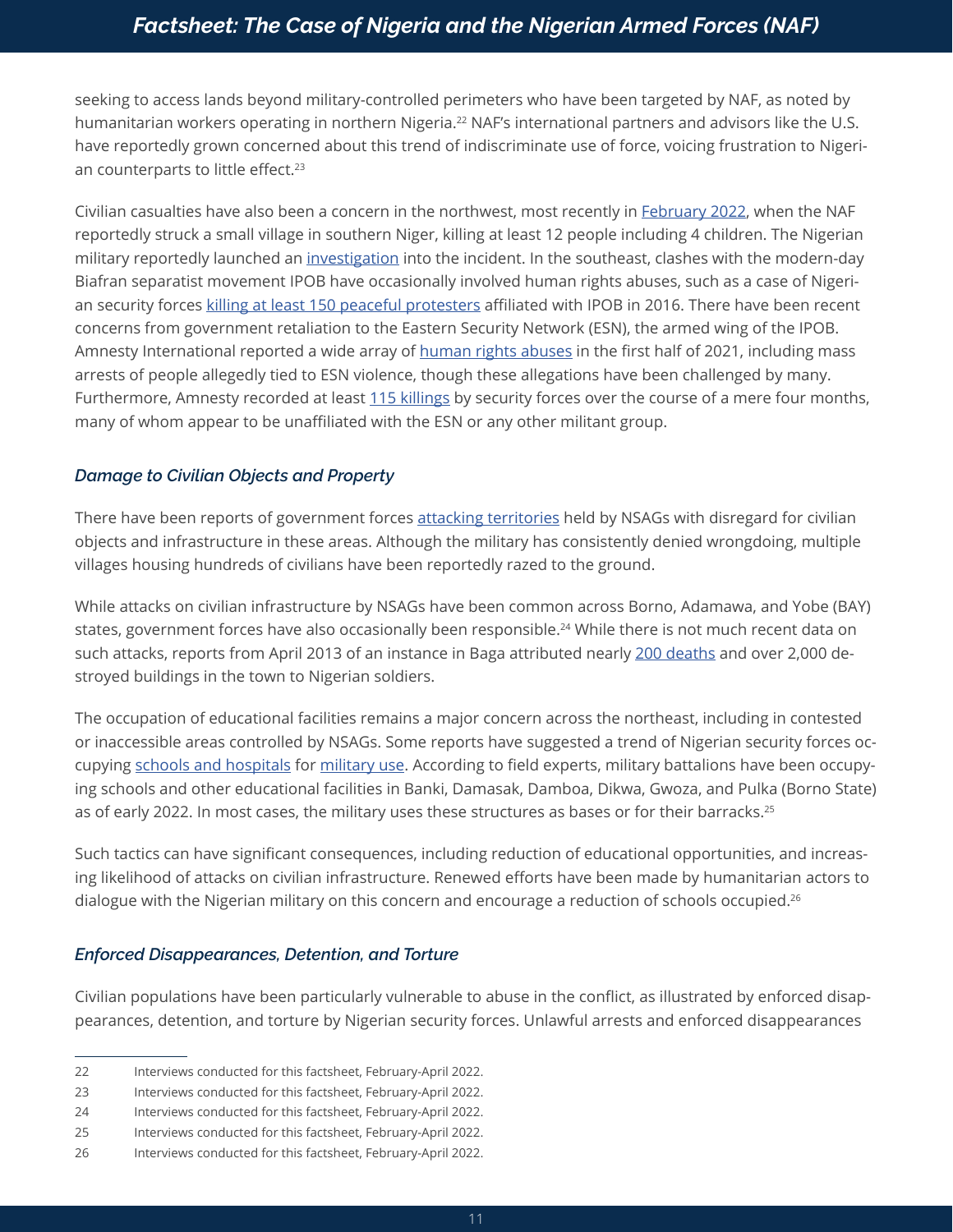by the Nigerian military and police forces have long been an issue in the country's northeast, as Amnesty International reported in [2009](https://www.amnesty.org/en/documents/afr44/038/2009/en/) and [2015.](https://www.amnestyusa.org/files/report.compressed.pdf) The whereabouts of more than [1,200](https://www.amnestyusa.org/files/report.compressed.pdf) people, who had been arrested by government forces in Borno State from 2011 to 2014, remained unknown as of 2015. With respect to Kaduna State, Amnesty International reported that as of [2020](https://www.amnestyusa.org/countries/nigeria/), "security agencies had not yet accounted for about [600](https://www.amnestyusa.org/countries/nigeria/)  [members](https://www.amnestyusa.org/countries/nigeria/) of the [Islamic Movement of Nigeria] who went missing in 2015, following an incident in which at least 347 [...] members were killed by the military."<sup>27</sup>

In the context of anti-insurgent operations, detainments often occur as people flee territories under the control of NSAGs, and Nigerian forces and the Civilian Joint Task Force (CJTF or Yan Gora)<sup>28</sup> [suspect](https://civiliansinconflict.org/wp-content/uploads/2018/06/2018.06.CJTF-Report.Africa-Program.Web_..pdf) displaced civilians to be affiliated with the organizations. As with civilians of all ages, the elderly are unlawfully detained, and die at much [higher rates](https://www.amnesty.org/en/latest/news/2020/12/nigeria-older-people-often-an-invisible-casualty-in-conflict-with-boko-haram/) than their younger counterparts while held in military custody. According to Amnesty International, a minimum of [10,000](https://www.amnesty.org/en/latest/news/2020/12/nigeria-older-people-often-an-invisible-casualty-in-conflict-with-boko-haram/) civilians have died in the custody of Nigerian security forces since 2011. Thousands of children have been held in [military detention](https://www.amnesty.org/en/latest/news/2020/05/nigeria-help-children-ravaged-by-war-or-risk-a-lost-generation-in-the-northeast/) as they attempt to escape conflict and are presumed by Nigerian forces and CJTF of being aligned with the insurgency. The UN Secretary-General [report](https://www.un.org/ga/search/view_doc.asp?symbol=S/2019/509&Lang=E&Area=UNDOC)  [on children in armed conflict](https://www.un.org/ga/search/view_doc.asp?symbol=S/2019/509&Lang=E&Area=UNDOC) notes that in 2018, "418 children were deprived of liberty in Nigeria for their or their parents' alleged association with Boko Haram," the majority of whom had been in detention for over two years. Per the same report, Nigerian authorities released 241 children from detention that year. Conditions in military detention centers holding the children are [notoriously poor](https://www.amnesty.org/en/latest/news/2020/05/nigeria-help-children-ravaged-by-war-or-risk-a-lost-generation-in-the-northeast/)—often overcrowded, deficient in sanitation, and lacking in food and water. Amnesty International argues that these constitute the [war crime](https://www.amnesty.org/en/latest/news/2020/05/nigeria-help-children-ravaged-by-war-or-risk-a-lost-generation-in-the-northeast/)  [of torture](https://www.amnesty.org/en/latest/news/2020/05/nigeria-help-children-ravaged-by-war-or-risk-a-lost-generation-in-the-northeast/) due to their severity. Cases of torture perpetrated by government forces have been documented in northeast Nigeria. In 2015, Amnesty International highlighted the [prevalence of torture](https://www.amnesty.org/en/documents/afr44/1657/2015/en/) in detention centers, including beatings, sexual violence, and deprivation of basic needs.<sup>29</sup>

#### *Sexual and Gender-Based Violence (SGBV)*

Sexual and gender-based violence (SGBV) and forced child marriage have been reported in northeastern IDP camps with perpetrators ranging from military forces to CJTF members to other civilians. Though cases of reported SGBV decreased from 2019 to 2020, underreporting of SGBV is common. SGBV is significant in the city of Maiduguri, among other areas in Borno and other northern states. Field-based NGOs consulted for this factsheet have noted high rates of SGBV in garrison towns, as well as occasional reports of SGBV perpetrated by members of the Nigerian armed forces,<sup>30</sup> as [corroborated](https://www.amnesty.org/en/latest/news/2018/05/nigeria-starving-women-raped-by-soldiers-and-militia-who-claim-to-be-rescuing-them/) by Amnesty International. Per the UN Office for the Coordination of Humanitarian Affairs (OCHA), more than [3,700](https://reliefweb.int/report/nigeria/nigeria-2021-humanitarian-response-plan-february-2021) cases of SGBV were reported in 2020, although distinctions between perpetrators (NSAGs, NAF and associated forces, or civilians) are not available. Garrison towns are a breeding ground for SGBV because of the proximity of military forces to civilians. Indeed, the military has access to the camps and are in most cases the only government representatives in these towns, adding to the difficult conditions in camps which create conditions for negative coping mechanisms including transactional sex.31

- 29 Despite domestic anti-torture legislation passed in the wake of the End SARS protests in 2017, a [2020 report](https://www.amnesty.org/en/documents/afr44/9505/2020/en/) by Amnesty International shows that the Special Anti-Robbery Squad (SARS) still engaged in torture with impunity in both the northeast and south.
- 30 Interviews conducted for this factsheet, February-April 2022.
- 31 Interviews conducted for this factsheet, February-April 2022. In 2017, the Center for Civilians in Conflict (CIVIC) highlighted [per](https://civiliansinconflict.org/wp-content/uploads/2018/06/2018.06.CJTF-Report.Africa-Program.Web_..pdf)[vasive sexual exploitation and abuse](https://civiliansinconflict.org/wp-content/uploads/2018/06/2018.06.CJTF-Report.Africa-Program.Web_..pdf) committed by the CJTF.

<sup>27</sup> In 2020, the International Criminal Court's Office of the Prosecutor noted that "there is reasonable basis to believe" that from April 2013 onwards, members of the NAF committed the crime against humanity of "enforced disappearance of persons pursuant to article 7(1)(i)," among other crimes. See [Report on Preliminary Examination Activities \(2020\) \(icc-cpi.int\)](https://www.icc-cpi.int/sites/default/files/itemsDocuments/2020-PE/2020-pe-report-eng.pdf)

<sup>28</sup> CJTF is a civilian force affiliated with the NAF in counterterrorism operations against NSAGs.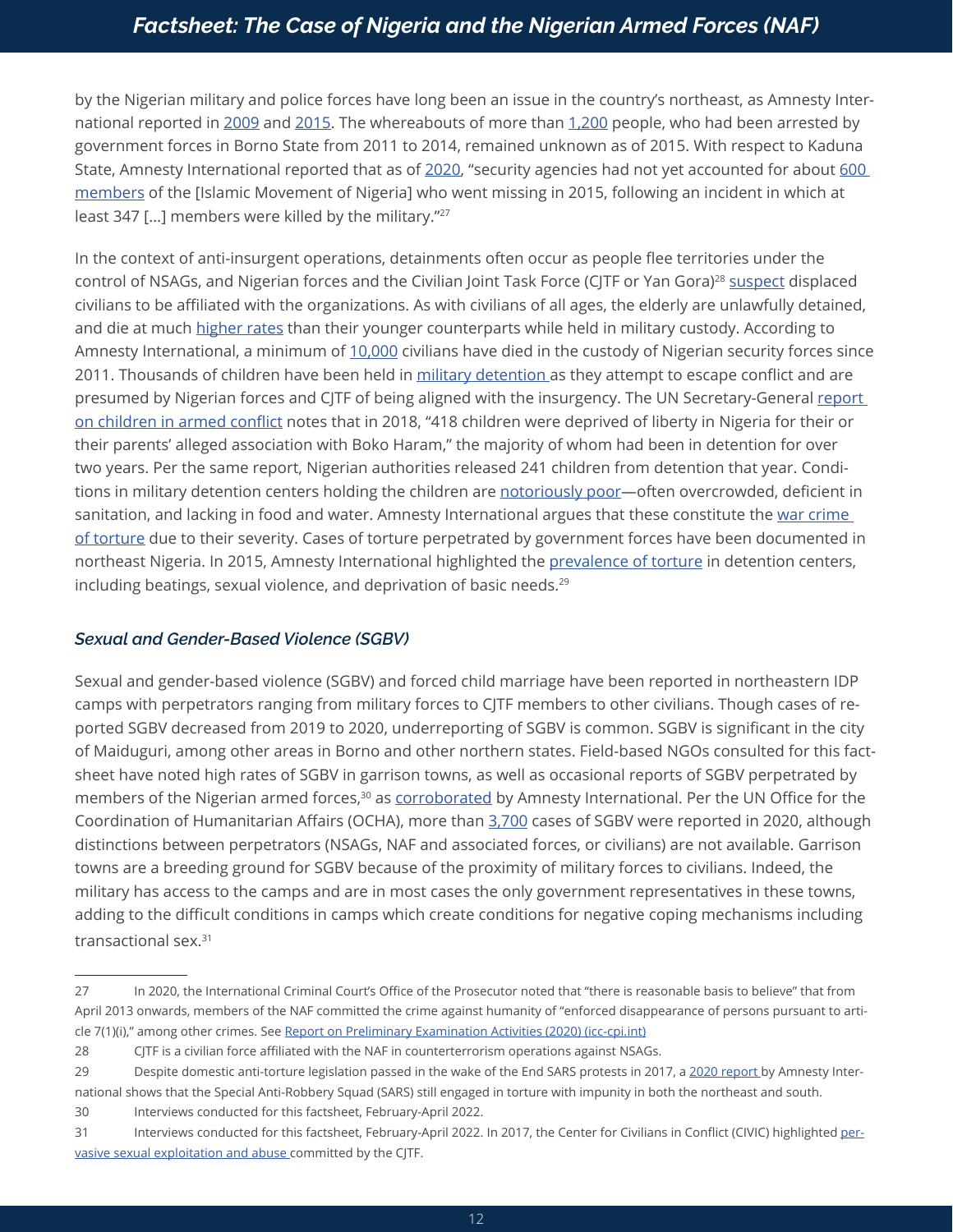#### *Use of Child Soldiers and Irregular Forces*

In 2019, the [UN reported](https://www.un.org/ga/search/view_doc.asp?symbol=S/2019/509&Lang=E&Area=UNDOC) that over 1,600 children were verified as being recruited and used in combat by CJTF up until 2017, with no new recruits in 2018. Irregular forces such as local vigilante groups have also recruited child soldiers. In September 2017, the CJTF signed an Action Plan agreement with UNICEF to end and prevent the [recruitment and use of child soldiers.](https://www.voanews.com/a/unicef-armed-militia-nigeria-child-soldiers/4612143.html) In 2018, the [UNICEF](https://reliefweb.int/report/nigeria/children-conflict-zones) reported that a local militia within the CJTF alliance fighting NSAGs released over 800 children recruited for fighting. In 2021, the UN [delisted](https://www.unicef.org/nigeria/press-releases/unicef-reacts-un-delisting-cjtf-list-organizations-using-and-recruiting-children) the CJTF from the list of organizations using and recruiting children in armed conflict and [commended](https://www.un.org/ga/search/view_doc.asp?symbol=S/2021/437&Lang=E&Area=UNDOC) the organization for its efforts to end and prevent the recruitment and use of children.

#### *Forced Displacement and Returns*

The NAF has caused significant forced displacement from its military operations in the northeast, notably through its efforts to move civilian population into garrison towns, with the threat that civilians who do not relocate in those areas would be considered as "affiliated with terrorists."<sup>32</sup>

As families flee violence, vulnerable population groups such as the elderly are often left behind. Not only do they then face repression and abuse perpetrated by NSAGs, but are also [often killed in military raids](https://www.amnesty.org/en/latest/news/2020/12/nigeria-older-people-often-an-invisible-casualty-in-conflict-with-boko-haram/) as state security forces attempt to counter insurgent groups.

Most internally displaced peoples (IDPs) in Nigeria are in Borno State. In 2021, [Human Rights Watch](https://www.hrw.org/news/2021/12/21/nigeria-halt-closure-displaced-peoples-camps) reported that Borno State Government (BSG) intended to close IDP camps, threatening to render thousands of civilians homeless with very little notice or support. To date, the BSG has closed [7 of 9 formal IDP camps](https://reliefweb.int/sites/reliefweb.int/files/resources/analysis_on_closed_camps_presenation_nutrition_sector.pdf) in Borno State, as part of its larger plan to [resettle 1.8 million people](https://dailypost.ng/2020/08/04/boko-haram-borno-to-return-1-8million-idps-refugees-to-19-communities/), a number which includes refugees in neighboring countries as well as IDPs. To date, over 140,000 IDPs have been relocated. Evidence to date suggests these population movements have not been informed or voluntary and thus, can arguably be considered as forced displacement under international humanitarian law.33 Civilians being forced to return to their home communities have faced attacks, insecurity, and limited reconstruction-particularly lack of access to basic social services as well as land, food, and water.<sup>34</sup>

While forced returns are mainly executed by the civilian government, the military has in fact been opposing some relocations and returns due to gaps in its capacity to secure areas outside garrison towns. However, the NAF has, for instance, prevented people from fleeing certain areas during attacks (Dikwa in 2021, at least for a day).35 It remains unclear whether this was done because civilians did not have a safe way out or to use civilians in garrison towns as a means of "shielding" the military from NSAG attacks. According to experts interviewed on the question, this incident was likely due to a combination of both.<sup>36</sup>

<sup>32</sup> Interviews conducted for this factsheet, February-April 2022.

<sup>33</sup> Interviews conducted for this factsheet, February-April 2022. See also: ICRC, Customary IHL - Rule 129. The Act of Displacement [\(icrc.org\)](https://ihl-databases.icrc.org/customary-ihl/eng/docindex/v1_rul_rule129#:~:text=The%2026th%20International%20Conference%20of%20the%20Red%20Cross,respect%20this%20rule.%20Evacuation%20of%20the%20civilian%20population?msclkid=45bbdc85c10111eca0fb9895f9efecb2)..

<sup>34</sup> In August 2021, [6 people were killed and 14 injured](https://www.amnesty.org/en/latest/news/2021/12/nigeria-plans-to-close-idp-camps-in-maiduguri-could-endanger-lives/) in Agiri, Mafa in August 2021, one month after they were resettled. In early October 2021, at least [41 people died](https://www.amnesty.org/en/latest/news/2021/12/nigeria-plans-to-close-idp-camps-in-maiduguri-could-endanger-lives/) during a cholera outbreak in the resettled camp in Shuwari, Jere Local Government Area.

<sup>35</sup> Interviews conducted for this factsheet, February-April 2022.

<sup>36</sup> Interviews conducted for this factsheet, February-April 2022.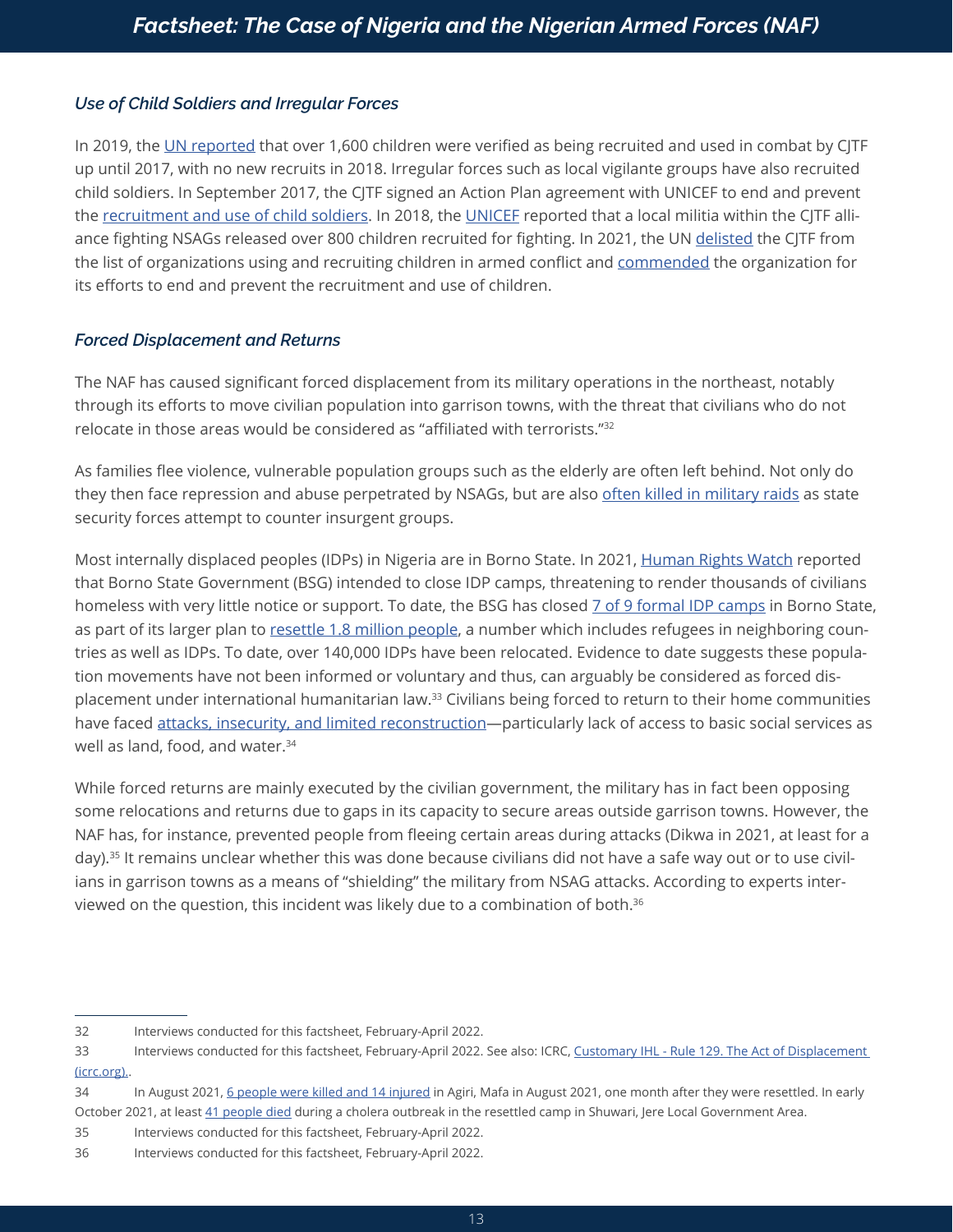#### *Humanitarian Access Constraints*

While the security situation and distrust between actors are the root causes of humanitarian access issues in northeast Nigeria, the NAF's actions have also contributed to access constraints notably through the 'militarization' of aid. The military's imposition of armed escorts on main supply routes in Borno State for humanitarian cargo has been a major challenge for humanitarian actors.<sup>37</sup> Additionally, due to insecurity on roads and risks of being perceived as associated with NSAGs, NGOs are largely reliant on UN Humanitarian Air Service (UNHAS) for operations outside of Maiduguri.

Military and civilian government restrictions in the context of counterterrorism operations against NSAGs have created additional obstacles to humanitarian assistance delivery and limited mobility for civilians seeking to access aid. These efforts involve [restricting humanitarian access](https://www.hrw.org/news/2020/03/04/nigeria-army-restrictions-stifling-aid-efforts) (through limitations on fuel, threating arrest, banning certain goods, and more) and creating substantial barriers to gaining authorization for projects. The military claims that these actions prevent aid being diverted to NSAGs, but humanitarian organizations have noted severe hindrances on the provision of life-saving aid to civilian populations. Human Rights Watch alleged that military restrictions were ["stifling"](https://www.hrw.org/news/2020/03/04/nigeria-army-restrictions-stifling-aid-efforts) aid efforts, preventing aid workers from reaching millions of people. Re-strictions on aid operations outside of government-controlled areas have left [1 million people in need](https://reliefweb.int/sites/reliefweb.int/files/resources/ocha_nga_humanitarian_response_plan_feb2021.pdf) with no humanitarian assistance. While humanitarian actors are not explicitly prevented from accessing areas outside government control, they often cannot due insecurity and significant risks they would face from doing so.<sup>38</sup>

On the civilian government side, significant administrative and [bureaucratic](https://www.humanitarianresponse.info/sites/www.humanitarianresponse.info/files/documents/files/28012019_ocha_nigeria_humanitarian_response_strategy_summary.pdf) impediments, such as import barriers on medicine and humanitarian supplies as well as delays in INGO registrations and visa delays for staff have repeatedly caused backlogs of life-saving cargo.

#### *Food Crisis*

According to [UNWFP](https://www.wfp.org/emergencies/nigeria-emergency), 8.7 million people are food insecure in northeast Nigeria, and according to the United [States Department of Agriculture,](https://reliefweb.int/report/nigeria/nigeria-s-food-problem) Nigeria accounted for around 50% of West Africa's food insecure population in 2019. Access constraints posed by NAF exacerbate this food insecurity, according to UNOCHA. For example, the UNOCHA Nigeria [Humanitarian Country Team](https://www.humanitarianresponse.info/sites/www.humanitarianresponse.info/files/documents/files/28012019_ocha_nigeria_humanitarian_response_strategy_summary.pdf) reports that children living in areas inaccessible for humanitarian aid delivery suffer nutritional deficits when compared with the rest of the country.<sup>39</sup>

<sup>37</sup> The use of armed escorts risks perceptions among NSAGs that humanitarians are affiliated with the government, thereby compromising a principled humanitarian response and increasing the risk of targeting by NSAGs. This also limits humanitarians' ability to dialogue with NSAGs, contrary to humanitarian principles. Additionally, this has caused delays in the humanitarian response given the military's limited capacity to provide armed escorts, despite their imposition of this mechanism. Interviews conducted for this factsheet, February-April 2022.

<sup>38</sup> According to a recent BSG directive, NGOs are [not permitted](https://www.withinnigeria.com/news/2021/12/09/borno-bans-ngos-from-giving-food-to-resettled-communities/?msclkid=76a6a381c71911ec9b6591bab1a55a61) to provide food or non-food items (NFI) assistance in communities designated as resettlement areas following camp closures.

<sup>39</sup> According to the March 2022 [Cadre Harmonize results,](https://fscluster.org/sites/default/files/documents/fiche-nigeria_mar_2022_final_pdf.pdf) food insecurity has worsened, and so too has humanitarian actors' capacity to respond to this crisis. There is a projected outreach gap of 2.9 million people, and with nearly 600,000 people in emergency and crisis good security situation in areas that humanitarian organizations cannot access due to security concerns and government-imposed sanctions and counterterrorism measures. For recent data on food insecurity inaccessible areas, see also: [Humanitarian situation in Inac](https://fscluster.org/nigeria/document/humanitarian-situation-inaccessible-1)[cessible areas - January , 2022 Monthly Bulletin Cadre Harmonisé Task Force on Inaccessible Areas | Food Security Cluster \(fscluster.org\)](https://fscluster.org/nigeria/document/humanitarian-situation-inaccessible-1).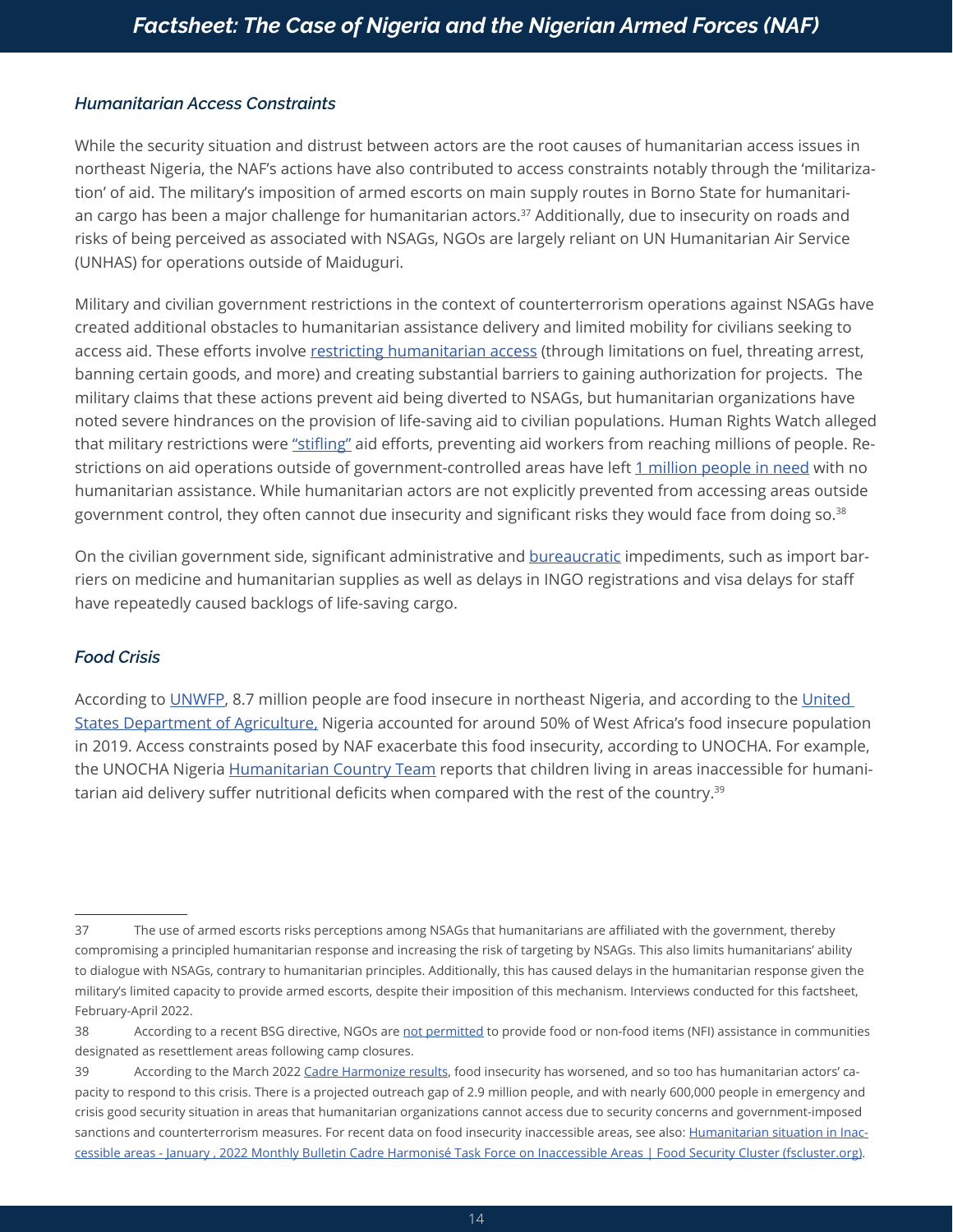#### *Extortion, Theft, and Constraints on Economic Activity*

In January 2020, the Borno State Governor accused Nigerian federal troops and police of [extorting](https://www.premiumtimesng.com/news/headlines/371382-just-in-furious-borno-governor-accuses-soldiers-of-extortion.html) and collecting bribes from travelers along the Maiduguri-Damaturu without a national ID card. The Nigerian army [responded](https://army.mil.ng/?p=3381) to the allegation by insisting that any misconduct would be investigated, and appropriate sanctions would be applied were "infractions to be established." According to field-based NGOs, the imposition of this and other layers of taxation by parties to the conflict, including NSAGs but also the military and police, is no secret.

Over the years, the Nigerian military has also enforced bans on economic activities such as [fishing](https://guardian.ng/news/army-bans-commercial-transportation-sale-of-fish-in-borno/) or cattle [trading](https://www.bbc.com/news/world-africa-35727473), which it claims contributed to NSAG financing but remain significant sources of income for civilian populations in the region. With respect to fishing, [HumAngle'](https://humangle.org/how-boko-haram-sustains-operations-through-international-trade-in-smoked-fish/)s Ahmad Salkida writes that "rather than disrupt the entire production and supply chain [of fish], the Nigerian military only focuses on tokenism by seizing consignments from traders on their way to the local markets." Additionally, there are reports that some supermarkets have been patronized, and others dismantled or burned down, and traders were extorted or suffered from intimidation by security forces.<sup>40</sup>

#### **Government of Nigeria / NAF – Domestic Policies and Practices on the Protection of Civilians**

#### *Civilian Harm Mitigation Policy*

A Draft National Policy on the Protection of Civilians and Civilian Harm Mitigation (POC-CHM) [is currently going](https://www.thisdaylive.com/index.php/2021/10/18/sustaining-campaign-for-equitable-protection-of-civilians-in-armed-conflicts/)  [through consultations](https://www.thisdaylive.com/index.php/2021/10/18/sustaining-campaign-for-equitable-protection-of-civilians-in-armed-conflicts/) with [various Nigerian government ministries](https://www.vanguardngr.com/2021/11/interior-ministry-to-partner-twg-on-protection-of-civilians-civil-harm-litigation-aregbesola/) and is expected to be ready for legislative consideration soon. While specific details on the draft policy—which, if enacted, [would be the first national PoC](https://www.thisdaylive.com/index.php/2021/10/18/sustaining-campaign-for-equitable-protection-of-civilians-in-armed-conflicts/)  [policy in Africa](https://www.thisdaylive.com/index.php/2021/10/18/sustaining-campaign-for-equitable-protection-of-civilians-in-armed-conflicts/)-are sparse, it "recognizes...and builds [upon] existing best practices, which includes approaches that have been proven to be working in the northeast to address the crisis and improve the humanitarian situation," "builds upon existing laws," [and](https://civiliansinconflict.org/press-releases/draft-poc-policy-nigeria/) "takes a government-wide approach to preventing, minimizing, and addressing civilian harm." Currently, the policy remains at the Federal Executive Council (FEC) Secretariat and civil society organizations such as CIVIC have continued to push for its adoption. <sup>41</sup>

#### *Transparency and Accountability*

Nigeria has taken some positive measures concerning transparency and accountability for alleged crimes against civilians. Notably, the Army [established a human rights desk](https://www.state.gov/reports/2020-country-reports-on-human-rights-practices/nigeria/) in 2016 to "investigate complaints of human rights abuses brought by civilians," and desks are [now reportedly present](https://guardian.ng/opinion/an-army-in-defense-of-human-rights/) at the Army Headquarters Department of Civil-Military Affairs and in "all divisions of the Army across the nation." In a November 2019

<sup>40</sup> Interviews conducted for this factsheet, February-April 2022. Per [CIVIC reporting](https://civiliansinconflict.org/wp-content/uploads/2018/06/2018.06.CJTF-Report.Africa-Program.Web_..pdf), CJTF elements have also been involved in extortion and theft, "including the diversion of humanitarian aid" from intended recipients.

<sup>41</sup> In 2016, CIVIC conducted [research](https://civiliansinconflict.org/publications/research/living-nigerias-six-year-insurgency/) on protection issues in northeast Nigeria and shared findings and recommendations with the Defence Headquarters (DHQ). This engagement prompted the Chief of Defence Staff to request CIVIC, in partnership with DHQ, to help draft a policy on the protection of civilians. The draft was first presented at a high-level dialogue hosted by the DHQ and CIVIC in November 2016. Since then, CIVIC and other partners have conducted advocacy engagement with key stakeholders to influence decisionmakers in supporting adoption of the policy.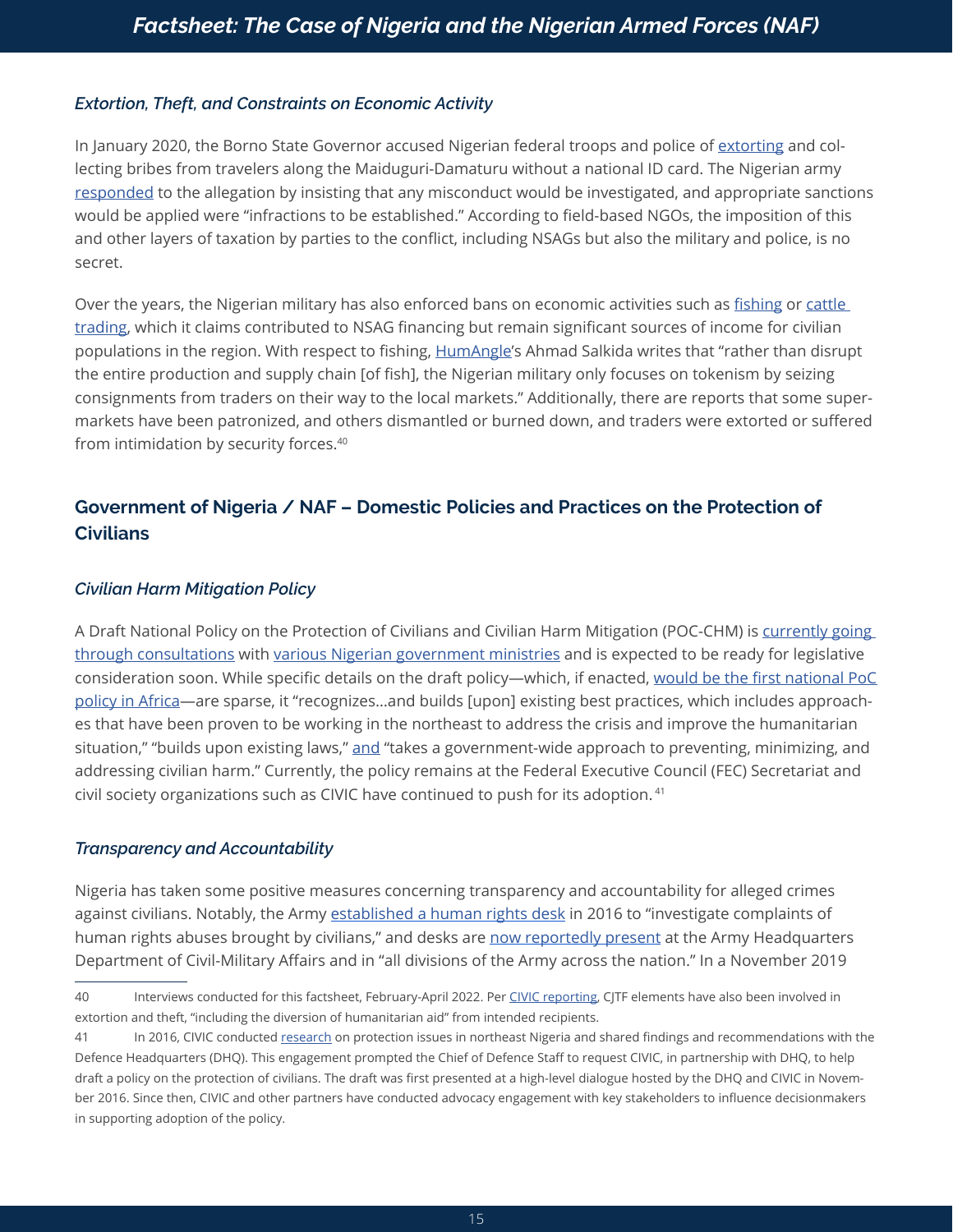[accountability hearing](https://twentytendaily.com/to-protect-or-oppress-the-culture-of-military-phobia-in-nigeria/), Capt. Veronica Williams, a Human Rights Desk Officer, said that the Army had received 350 complaints in three years and treated 90% of cases, with 10% still under investigation. The Army also (at least in 2020) [had a standing general court-martial](https://www.state.gov/reports/2020-country-reports-on-human-rights-practices/nigeria/) in Maiduguri.

However, Nigeria has not pursued significant accountability for alleged rights violations committed by the NAF and its members, especially those reported within the course of the non-international armed conflict (NIAC) with JAS and ISWAP and has been insufficiently transparent with regard to evidence of civilian harm and associated adjudications. Upon completing the preliminary examination in December 2020 into alleged crimes committed by JAS [since](https://www.icc-cpi.int/nigeria) July 2009 and by the Nigerian security forces since June 2011, the Office of the Prosecutor of the International Criminal Court [found](https://www.icc-cpi.int/Pages/item.aspx?name=201211-prosecutor-statement) that there was a "reasonable basis" to believe that members of the NSF had committed crimes against humanity and war crimes and determined that "potential cases likely to arise from an investigation into the situation" [would be admissible](https://www.icc-cpi.int/itemsDocuments/2020-PE/2020-pe-report-eng.pdf) on the grounds of both complementarity and gravity. The Office of the Prosecutor noted in the [2020 Report on Preliminary Examination Activities](https://www.icc-cpi.int/itemsDocuments/2020-PE/2020-pe-report-eng.pdf) that:

With respect to the [Nigerian security forces], the national authorities are deemed inactive because of the absence of relevant proceedings or, where proceedings are asserted to have been conducted, the information available did not demonstrate any tangible, concrete, and progressive steps by the authorities to address allegations against members of the [Nigerian security forces].

In addition to claims of poor accountability measures, the [2019 Report on Preliminary Examination Activities](https://www.icc-cpi.int/itemsDocuments/191205-rep-otp-PE.pdf) also noted "with deep concern allegations of ongoing evidence tampering and of the alleged destruction of evidence" concerning the clash between the Islamic Movement of Nigeria and the NSF in Zaria in December 2015.

Amnesty International has gone even further, [concluding](https://www.amnesty.org/en/documents/afr44/1475/2019/en/) that inquiries such as the Special Board of Inquiry (SBI) and the Presidential Investigation Panel to Review Compliance of the Armed Forces with Human Rights Obligations and Rules of Engagement (PIP) "were never designed and mandated to identify perpetrators and recommend any criminal investigations or prosecutions." Reports from both investigations still do not appear to have been made public (although a summary of the former's findings was released to the media), and most PIP hearings where "critical allegations against the military" were presented were "arbitrarily held in closed sessions." The UN's Committee against Torture expressed similar sentiments about transparency and accountability with regard to the SBI and PIP in [concluding observations](https://tbinternet.ohchr.org/Treaties/CAT/Shared%20Documents/NGA/CAT_C_NGA_COAR_1_47270_E.pdf) adopted in November 2021, noting that it "regrets the lack of information on conducted investigations and prosecutions, their outcome, and redress of victims."

#### *Engagement with Humanitarian Actors*

The NAF's historical engagement with outside actors on humanitarian access has been particularly poor and characterized by significant distrust of humanitarian agencies operating in the country. In August 2017, the military [conducted an "unauthorized search"](https://www.voanews.com/a/nigerian-army-raid-un-compound-maiduguri/3981639.html) of an OCHA compound in Maiduguri, and in December 2018, [issued a three-month ban on UNICEF operations](https://www.bbc.com/news/world-africa-46575449) in December 2018 on claims that staff were spying for Islamists and declared three workers persona non grata in April (both of these decisions were "swiftly reversed"). In September 2019, the government ordered the closure of three Action Against Hunger and five Mercy Corps offices in Borno and Yobe states for two months following unsubstantiated allegations by the military that these organizations were ["aiding and abetting"](https://www.premiumtimesng.com/news/top-news/360370-boko-haram-nigerian-government-lifts-ban-on-mercy-corps-action-against-hunger.html) the activities of JAS insurgents. The suspension was [temporarily](https://thenationonlineng.net/breaking-fg-lifts-ban-on-mercy-corps-action-against-hunger/)  [lifted](https://thenationonlineng.net/breaking-fg-lifts-ban-on-mercy-corps-action-against-hunger/) the following month.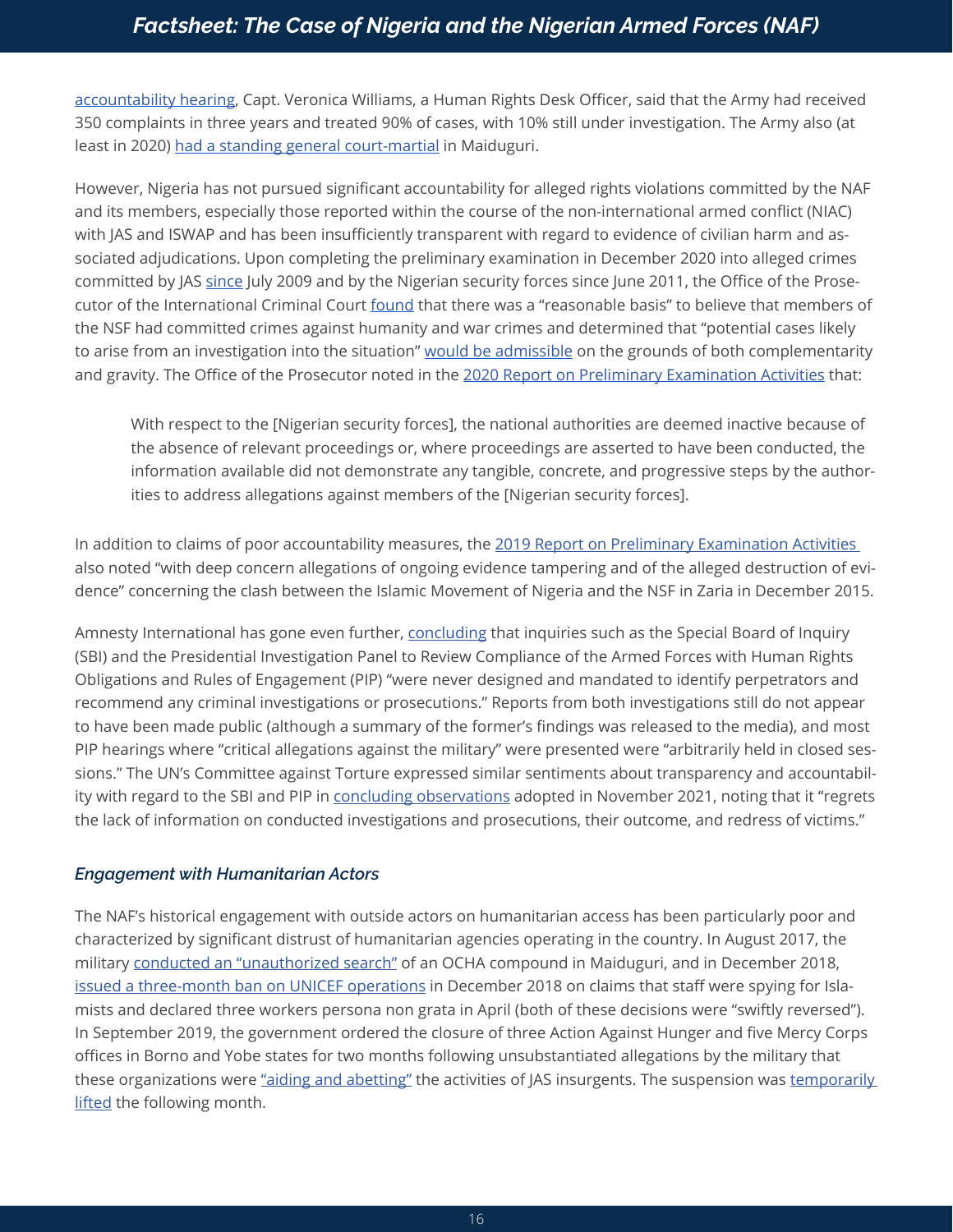UN Civil-Military Coordination (CMCoord) and the NAF have had tense relations at times. A March 2020 Human Rights Watch [dispatch](https://www.hrw.org/news/2020/03/04/nigeria-army-restrictions-stifling-aid-efforts) stated that military authorities had reinforced the Terrorism Prevention Amendment Act's ban on aid operations outside of government-controlled areas "in verbal communications and with threats of arrests, including at weekly meetings of the [OCHA] Humanitarian Civilian Military Coordination Forum. However, cooperation has appeared at least somewhat better in recent months, as the October 1 (2021) [BAY states situation report](https://reliefweb.int/sites/reliefweb.int/files/resources/ocha_nga_bay_state_sitrep_08102021.pdf) mentioned that the processing time for military approval and escorts for supply delivery to Damasak (Borno State) was reduced from four to six weeks to less than one, the result of efforts made through CMCoord. While coordination has appeared to improve, humanitarian workers consulted for this factsheet have pushed back against this reporting, instead noting continued challenges with the need to request armed escorts, as well as logistical and process issues with requests for approval including the new mechanism to help track these delays.<sup>42</sup>

#### *Civil-Military Coordination Mechanisms and Structures*

The Humanitarian Country Team (HCT) endorsed the [North-East Nigeria Specific Guidance on the Interaction](https://drive.google.com/file/d/16aiJABl9_DR06mv6BatgLC-p89sCx6gU/view)  [and Coordination between the Humanitarian Country Team and the Nigerian Armed Forces/Multinational Joint](https://drive.google.com/file/d/16aiJABl9_DR06mv6BatgLC-p89sCx6gU/view)  [Task Force](https://drive.google.com/file/d/16aiJABl9_DR06mv6BatgLC-p89sCx6gU/view) in April 2018. CMCoord arrangements established under this agreement included the OCHA CM-Coord focal point in Damaturu, the OCHA-chaired CMCoord Working Group, the CMCoord Forum-Maiduguri, the CMCoord Forum-Abuja, and CMCoord meetings with various divisions of the Nigerian Army (Division 7, the Division 8 Task Force, and Division 3 Tactical are explicitly mentioned). Since then, the conflict context has changed significantly with worsening insecurity and, as a result, the guidance was not followed, according to humanitarian workers interviewed for this factsheet.43 A Humanitarian Notification System for Deconfliction (HNS4D) does not appear to be operating in Nigeria currently.

While the military has certain structures in place to facilitate civil-military relations and substantive engagement with non-military actors has occurred, security governance issues have made it more difficult to ensure productive dialogue. The Army has a [Directorate of Civil-Military Affairs](https://army.mil.ng/?page_id=483), and the National Human Rights Commission [has provided human rights training](https://army.mil.ng/?p=2793) for military personnel and facilitated the Nigerian Military Human Rights Dialogue Initiative. In addition, the National Agency for the Prohibition of Trafficking in Persons (NAPTIP) [has trained](https://www.state.gov/reports/2021-trafficking-in-persons-report/nigeria/) NAF officials on how to identify trafficking victims, and NGOs such as [CIVIC](https://www.thisdaylive.com/index.php/2021/10/18/sustaining-campaign-for-equitable-protection-of-civilians-in-armed-conflicts/) and the [ICRC](https://www.icrc.org/en/download/file/105396/2018_ecowas_ihl_meeting_publication.pdf) have regularly engaged with the NAF in trainings on protection of civilians and international humanitarian law and humanitarian principles, respectively.<sup>44</sup> However, [weak institutional control over the military](https://theconversation.com/how-using-the-military-in-nigeria-is-causing-not-solving-problems-116676) has constrained the effects of this dialogue, contributing to "a lack of accountability and compliance with the rules of engagement."

#### *Good Practice and Lessons Learned on Protection of Civilians*

The NAF has shown some examples of good practice. In May 2019, the Chief of Defense Staff [inaugurated](https://defenceinfo.mil.ng/armed-forces-of-nigeria-committed-to-protection-of-human-rights-cds) the Rules of Engagement (RoE) Committee to continue working toward the development of a comprehensive RoE manual. In addition, according to the Chief of Civil-Military Affairs at the Army Headquarters, the Army "[regu](https://guardian.ng/opinion/an-army-in-defense-of-human-rights/)[larly organizes](https://guardian.ng/opinion/an-army-in-defense-of-human-rights/) training and re-training programmes for its officers and soldiers on human rights issues," and "There is no member of the Nigerian Army who is not aware of…[its] human rights policies." Major General Anthony Omozoje also noted that, "Even in a situation where…military personnel are required to use 'dead-

<sup>42</sup> Interviews conducted for this factsheet, February-April 2022.

<sup>43</sup> Interviews conducted for this factsheet, February-April 2022.

<sup>44</sup> See also: Global Protection Cluster, [gpc-civil-military\\_coordination-protection-outcomes.pdf \(globalprotectioncluster.org\)](https://nam10.safelinks.protection.outlook.com/?url=https%3A%2F%2Fwww.globalprotectioncluster.org%2F_assets%2Ffiles%2Fgpc-civil-military_coordination-protection-outcomes.pdf&data=05%7C01%7Cashenry%40interaction.org%7Cc7634df5cd1242b8818508da2e02fd63%7C1d364442a49d4c2198dc328a914d38a5%7C0%7C0%7C637872887618251926%7CUnknown%7CTWFpbGZsb3d8eyJWIjoiMC4wLjAwMDAiLCJQIjoiV2luMzIiLCJBTiI6Ik1haWwiLCJXVCI6Mn0%3D%7C3000%7C%7C%7C&sdata=%2FKOzjR6oG6pAb9CFBoFYe2JWdzxm1gMafo3wFC8p%2BiQ%3D&reserved=0)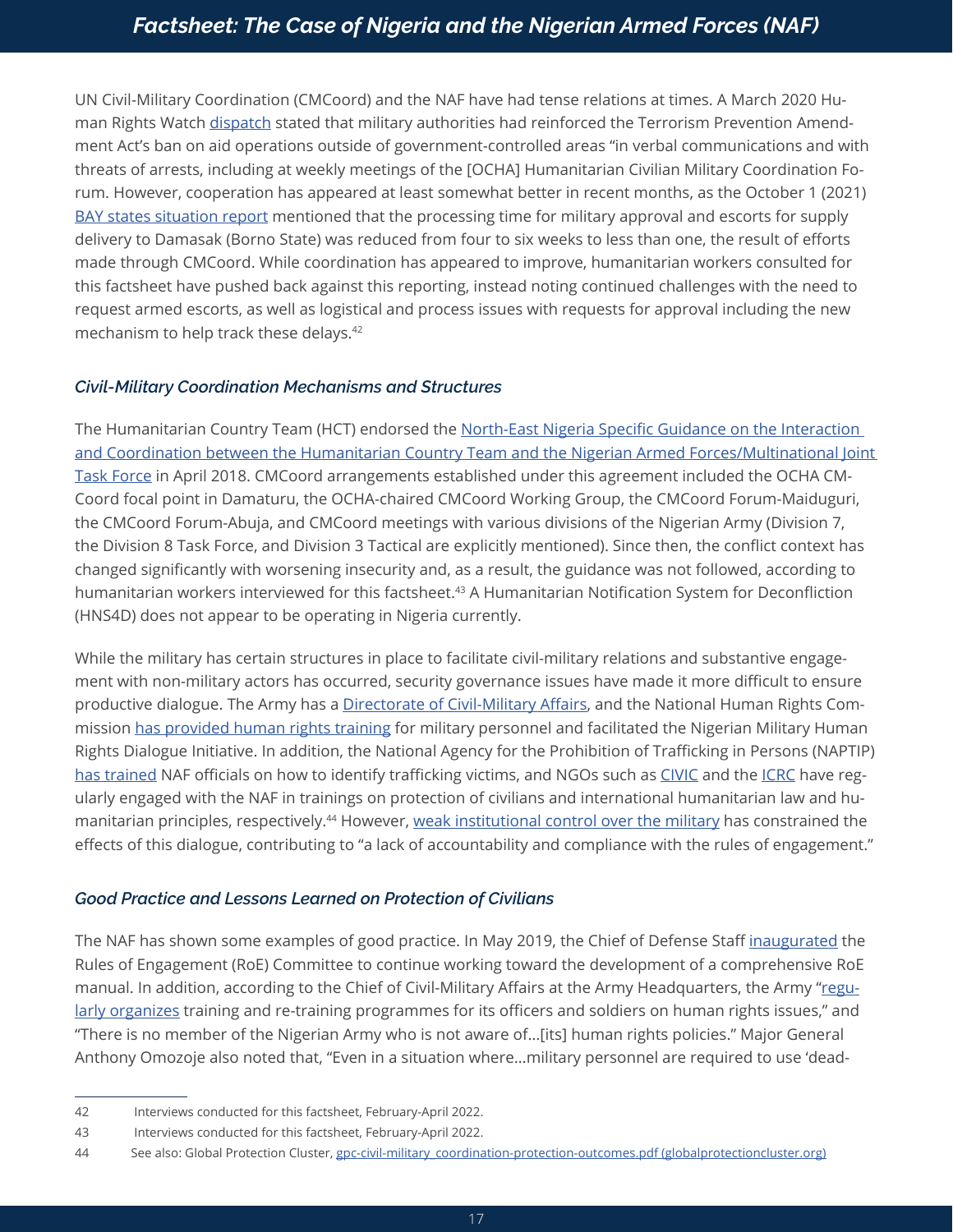ly force', there are stipulated conditions that must be established before the execution of action,"<sup>45</sup> and the "roles, actions, processes and procedures are planned with sophistication and…executed with briefings" when military battalions are set for deployment. However, per a 2019 [article](https://www.cfr.org/blog/making-military-reform-and-civilian-oversight-reality-nigeria) by a former group captain in the Nigerian air force, "there is still insufficient doctrinal guidance and normative material to guide the Nigerian military on the conduct of operations."

As for other examples of good practice, the air force has [examined](https://www.thisdaylive.com/index.php/2021/10/01/air-force-probes-air-strike-in-yobe-denies-killing-20-fishermen-in-lake-chad/) the proximity of "nearby civilian settlements" to "the line of fire" in previous operations through intelligence gathered in Intelligence, Surveillance and Reconnaissance (ISR) missions, and the military [has taken action](https://civiliansinconflict.org/wp-content/uploads/2020/10/Nigeria-LL.pdf) in communities in northeast Nigeria to address sexual exploitation and abuse by security forces and manage reckless use of firearms by soldiers, such as in Monguno and Banki respectively, following engagement from [community protection committees \(CPS\)](https://civiliansinconflict.org/wp-content/uploads/2020/10/Nigeria-LL.pdf).

45 Current RoE principles on the use of force likely resemble previous ones, as described [here](http://saharareporters.com/2015/11/12/internal-security-army-clarifies-rules-engagement).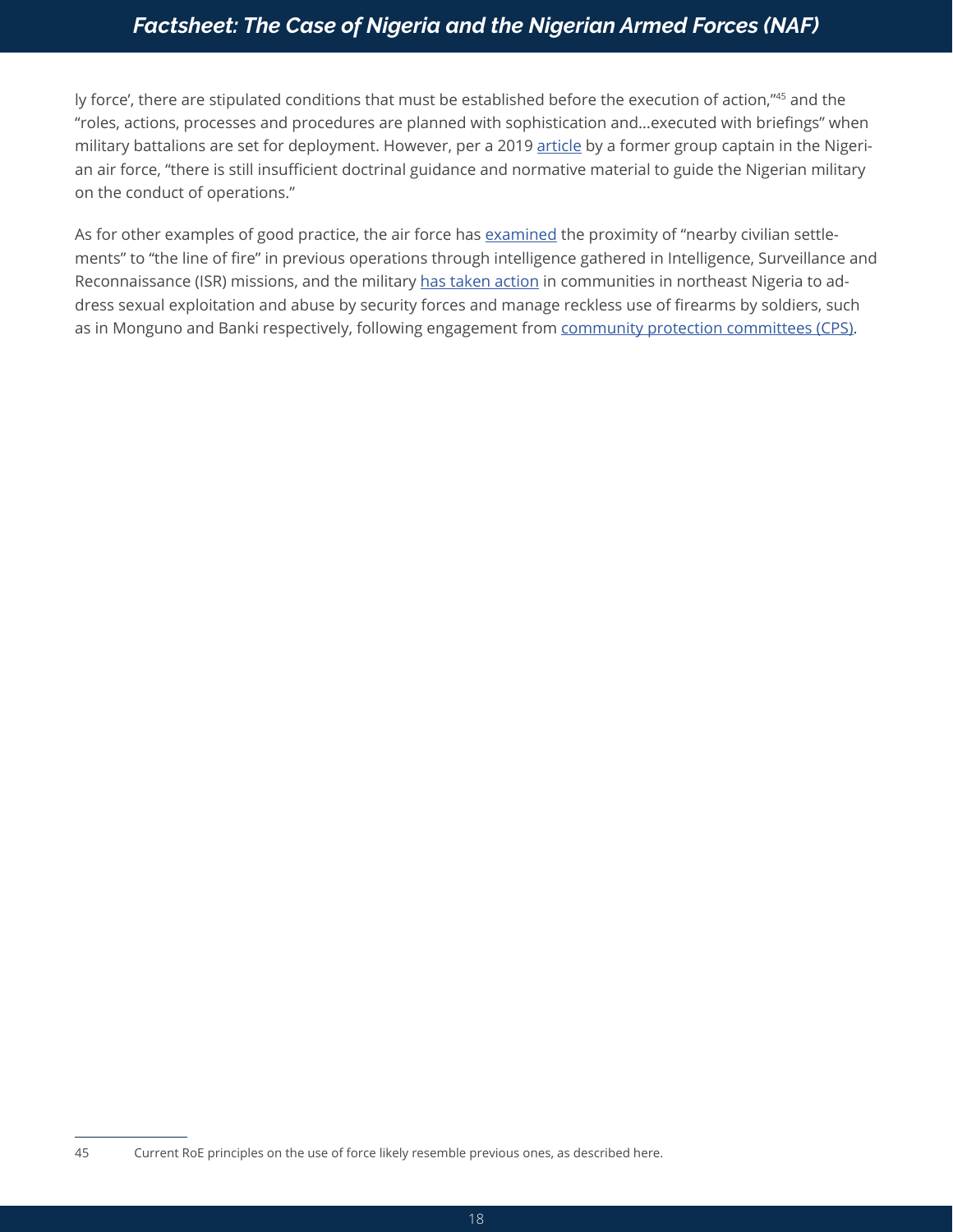## **Annex**

#### **Government of Nigeria: International Legal Obligations and Corresponding Domestic Laws**

|                                                             | Overarching international legal obligations and domestic policies |    |                                                   |  |  |  |  |
|-------------------------------------------------------------|-------------------------------------------------------------------|----|---------------------------------------------------|--|--|--|--|
|                                                             | <b>International Conventions</b>                                  |    | <b>Main Relevant Domestic Policies</b>            |  |  |  |  |
| 1.                                                          | <b>Geneva Conventions</b>                                         | 1. | <b>Geneva Conventions Act</b>                     |  |  |  |  |
|                                                             | <b>Additional Protocol (1)</b>                                    |    | Does not concern the Additional Protocols         |  |  |  |  |
|                                                             | <b>Additional Protocol (2)</b>                                    | 2. | <b>Nigerian Constitution</b>                      |  |  |  |  |
| 2.                                                          | Rome Statute of the International Criminal Court                  | 3. | Anti-Torture Act; Administration of Criminal Jus- |  |  |  |  |
|                                                             | Not domesticated<br>$\bullet$                                     |    | tice Act (domesticated in 30 out of 36 states)    |  |  |  |  |
| З.                                                          | <b>International Covenant on Civil and Political Rights</b>       | 4. | Discrimination Against Persons with Disabilities  |  |  |  |  |
| 4.                                                          | <b>International Covenant on Economic, Social and</b>             |    | (Prohibition) Act                                 |  |  |  |  |
|                                                             | <b>Cultural Rights</b>                                            | 5. | African Charter on Human and Peoples' Rights      |  |  |  |  |
| 5.                                                          | <b>International Convention on the Elimination of All</b>         |    | (Ratification & Enforcement) Act                  |  |  |  |  |
|                                                             | <b>Forms of Racial Discrimination</b>                             | 6. | National Policy for Internally Displaced Persons  |  |  |  |  |
| 6.                                                          | <b>International Convention for the Protection of All</b>         |    |                                                   |  |  |  |  |
|                                                             | <b>Persons from Enforced Disappearance</b>                        |    |                                                   |  |  |  |  |
| 7.                                                          | Convention against Torture and Other Cruel, Inhu-                 |    |                                                   |  |  |  |  |
|                                                             | man or Degrading Treatment or Punishment                          |    |                                                   |  |  |  |  |
| 8.                                                          | Convention on the Rights of Persons with Disabilities             |    |                                                   |  |  |  |  |
| 9.                                                          | African Charter on Human and Peoples' Rights                      |    |                                                   |  |  |  |  |
| 10. African Union Convention for the Protection and         |                                                                   |    |                                                   |  |  |  |  |
| <b>Assistance of Internally Displaced Persons in Africa</b> |                                                                   |    |                                                   |  |  |  |  |
|                                                             |                                                                   |    |                                                   |  |  |  |  |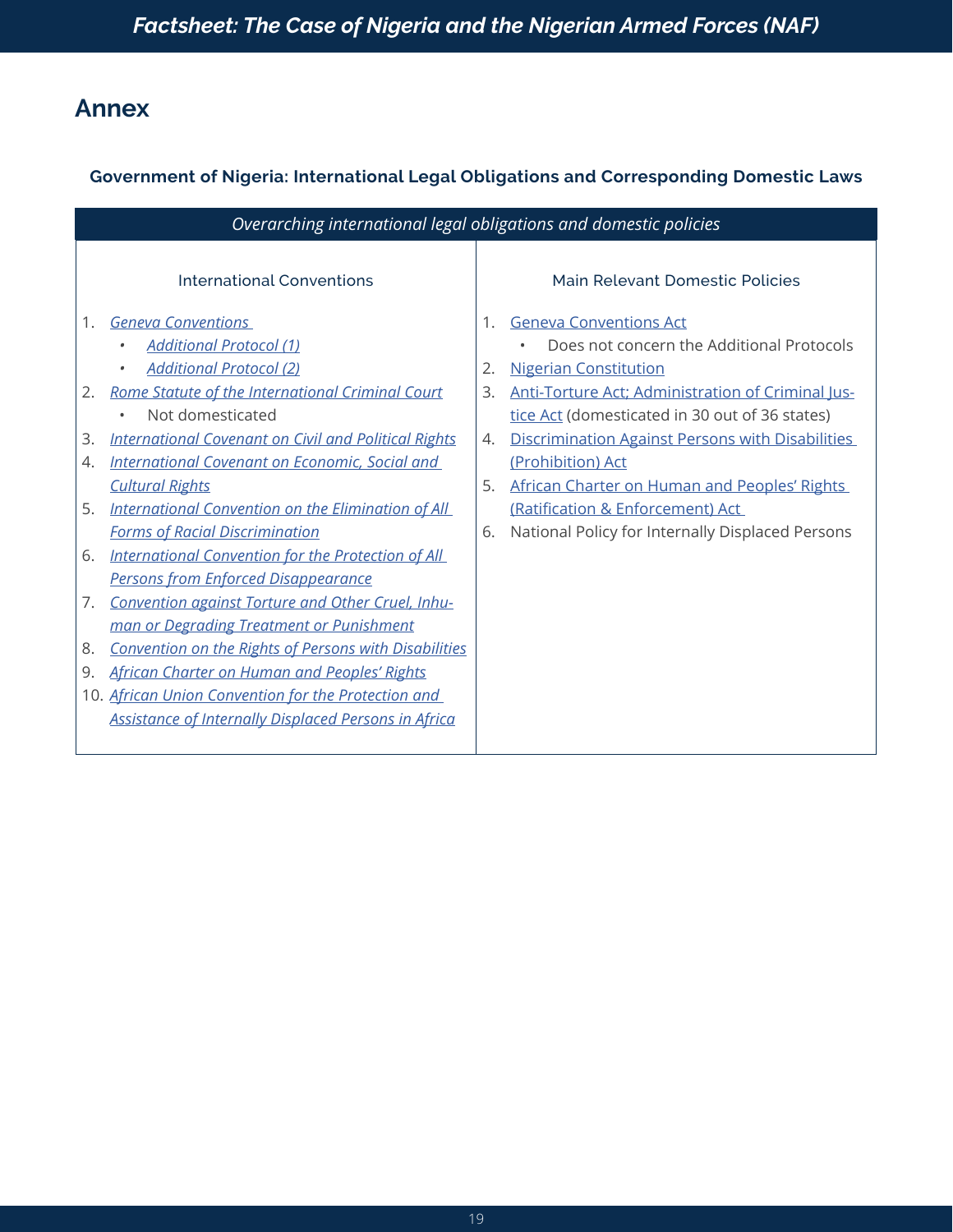|                | Protection of Children and Education                                                                                                                             |                                                                                                                                                                                                                                                  |          |                                                                                                                                                                                                   |  |  |  |
|----------------|------------------------------------------------------------------------------------------------------------------------------------------------------------------|--------------------------------------------------------------------------------------------------------------------------------------------------------------------------------------------------------------------------------------------------|----------|---------------------------------------------------------------------------------------------------------------------------------------------------------------------------------------------------|--|--|--|
|                | <b>International Conventions</b>                                                                                                                                 | Main Relevant Domestic Policies                                                                                                                                                                                                                  |          | <b>Other Provisions</b>                                                                                                                                                                           |  |  |  |
| 1.<br>2.<br>3. | Convention on the Rights of the<br>Child<br><b>Optional Protocol on the In-</b><br>volvement of Children in Armed<br>Conflict<br>Optional Protocol to the CRC on | Child's Right Act (adopted in 27<br>1.<br>states)<br>Domesticates the CRC<br>and ACRWC<br><b>Armed Forces Act</b><br>2.<br>Prohibits (along with the<br>$\bullet$                                                                                | 1.<br>2. | National Action Plan on UN Se-<br>curity Council Resolution 2250<br>on Youth, Peace and Security<br><b>National Action Plan for Pre-</b><br>venting and Responding to<br><b>Violent Extremism</b> |  |  |  |
|                | Child Trade, Prostitution, and<br>Pornography                                                                                                                    | Child's Right Act) volun-<br>tary state military recruit-                                                                                                                                                                                        |          | Helps "end use and re-<br>$\bullet$<br>cruitment of child soldiers                                                                                                                                |  |  |  |
| 4.             | <b>Convention on the Worst Forms</b><br>of Child Labour                                                                                                          | ment of individuals under<br>18                                                                                                                                                                                                                  |          | by identifying and for-<br>mally separating children                                                                                                                                              |  |  |  |
| 5.<br>6.       | Protocol on Trafficking in Per-<br>sons<br><b>African Charter on the Rights</b>                                                                                  | <b>Trafficking in Persons (Prohibi-</b><br>3.<br>tion) Enforcement and Admin-<br>istration Act 2015                                                                                                                                              | 3.       | from armed groups"<br>National Policy on Safety, Secu-<br>rity and Violence-Free Schools                                                                                                          |  |  |  |
| 7.             | and Welfare of the Child<br><b>Safe Schools Declaration</b>                                                                                                      | Domesticates the Pro-<br>$\bullet$<br>tocol on Trafficking in                                                                                                                                                                                    | 4.       | <b>Minimum Standards for Safe</b><br>Schools                                                                                                                                                      |  |  |  |
|                | Ratified in 2019                                                                                                                                                 | Persons<br><b>Violence Against Persons</b><br>4.<br>(Prohibition) Act (adopted in 27<br>states)<br>Expands the definition<br>$\bullet$<br>of rape to include all<br>forms of penetration and<br>recognizes that rape can<br>involve male victims | 5.       | Safe Schools Declaration Train-<br>er's Guide and Participants<br>Manual for Nigerian Security<br>Agencies and Human Rights<br>Institutions                                                       |  |  |  |